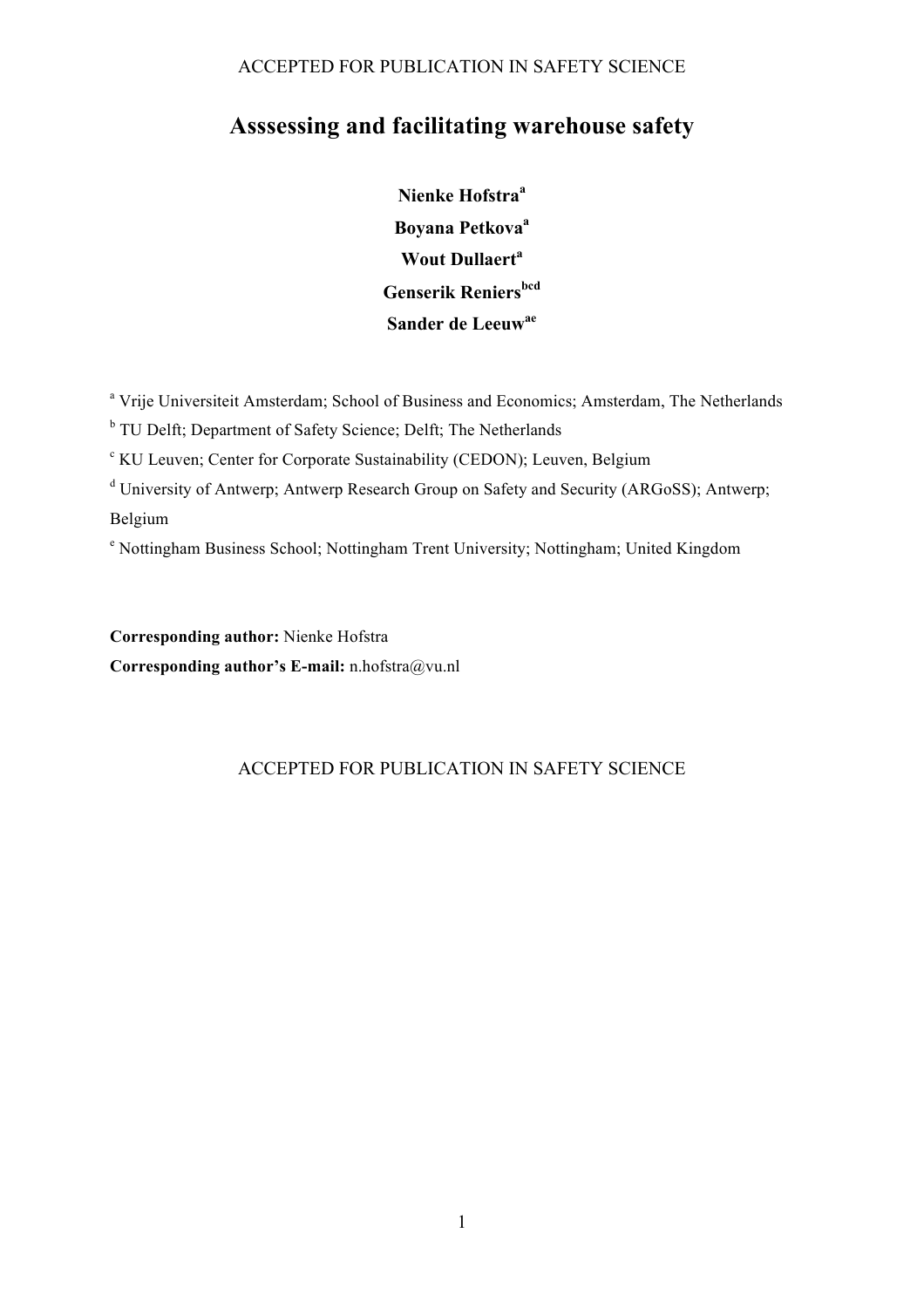# **Assessing and facilitating warehouse safety**

### **Abstract**

**Purpose** – The purpose of this paper is to investigate how warehouse safety can be assessed and facilitated.

**Methodology** – Through a literature study, we build a theoretical framework to provide insights in how safety in Logistics Service Providers (LSPs) can be assessed and facilitated. We perform a case study at a large Dutch LSP using interviews and questionnaires to determine the relevance of the subdimensions to assess warehouse safety.

**Findings** – Using literature, we identify people, procedures and technology related sub-dimensions of safety culture and safety behavior and factors that may affect how safety culture translates to safety behavior. Using a case study our findings indicate which sub-dimensions and influencing factors LSP employees find important and why. We found differences in the importance assigned to safety, which may point to the existence of sub-cultures across warehouses.

**Research limitations/implications** – This paper contributes to the limited existing warehouse safety literature in which the factors that influence safety are not well explored. Although the case study investigates one LSP and as such does not generalize across LSPs, it provides valuable insights in important aspects of safety and how they can be influenced.

**Practical implications** – This paper offers safety managers insights in how to assess and facilitate safety within their warehouses.

**Originality** – Although warehouse safety is important, there is scarce academic research that explores this issue.

**Keywords:** Safety, Warehouse, Case study

### **1. Introduction**

Workplace safety is important for both employees and firms. In this paper, safety is defined as the result of the whole of actions, measures, mental models, etc. in an organization that lead to increasing performance and lowering (operations-related) losses (definition based on ISO 31000:2009 (2009)). Globally, workplace accidents account for 960,000 injured workers and around 5,330 fatalities each day (Hämäläinen *et al.*, 2009). In monetary terms, US firms are estimated to spend almost \$1 billion per week on direct costs (e.g. medical and legal costs) associated with injuries and fatalities (Cantor, 2008). A range of academic studies has investigated how to improve workplace safety (Cornelissen *et al*., 2014; DeJoy, 2005; Farina *et al*., 2015; Hale *et al*., 2010; Kines *et al*., 2013; Mearns *et al*., 2003; Morillas *et al*., 2013; Vredenburgh, 2002) and research on safety has covered a wide range of industries, including the energy and chemicals industries (Bragatto *et al*., 2015; Mearns *et al.*, 2003; Vinodkumar and Bhasi, 2009), various manufacturing industries (Hermann *et al*., 2010; Lo *et al*., 2014; Nenonen, 2013), construction (Choudhry et al., 2007a; Cigularov et al., 2010; Shen et al., 2015), aviation (Evans *et al*., 2007; Liao, 2015; O'Connor *et al*., 2011), and mining (He and Song, 2012; Paul and Maiti, 2007; Saleh and Cummings, 2011).

Safety is especially important in the logistics services industry. Data from 2014 indicates that in the United States the transportation and warehousing sector accounts for the second highest number of fatalities (U.S. Bureau of Labor Statistics, 2015). Additionally, its injury rate of 13.5 persons per 100,000 workers is around four times as high as the average injury rate across industries (U.S. Bureau of Labor Statistics, 2015). This can be explained by several factors: the logistics services industry is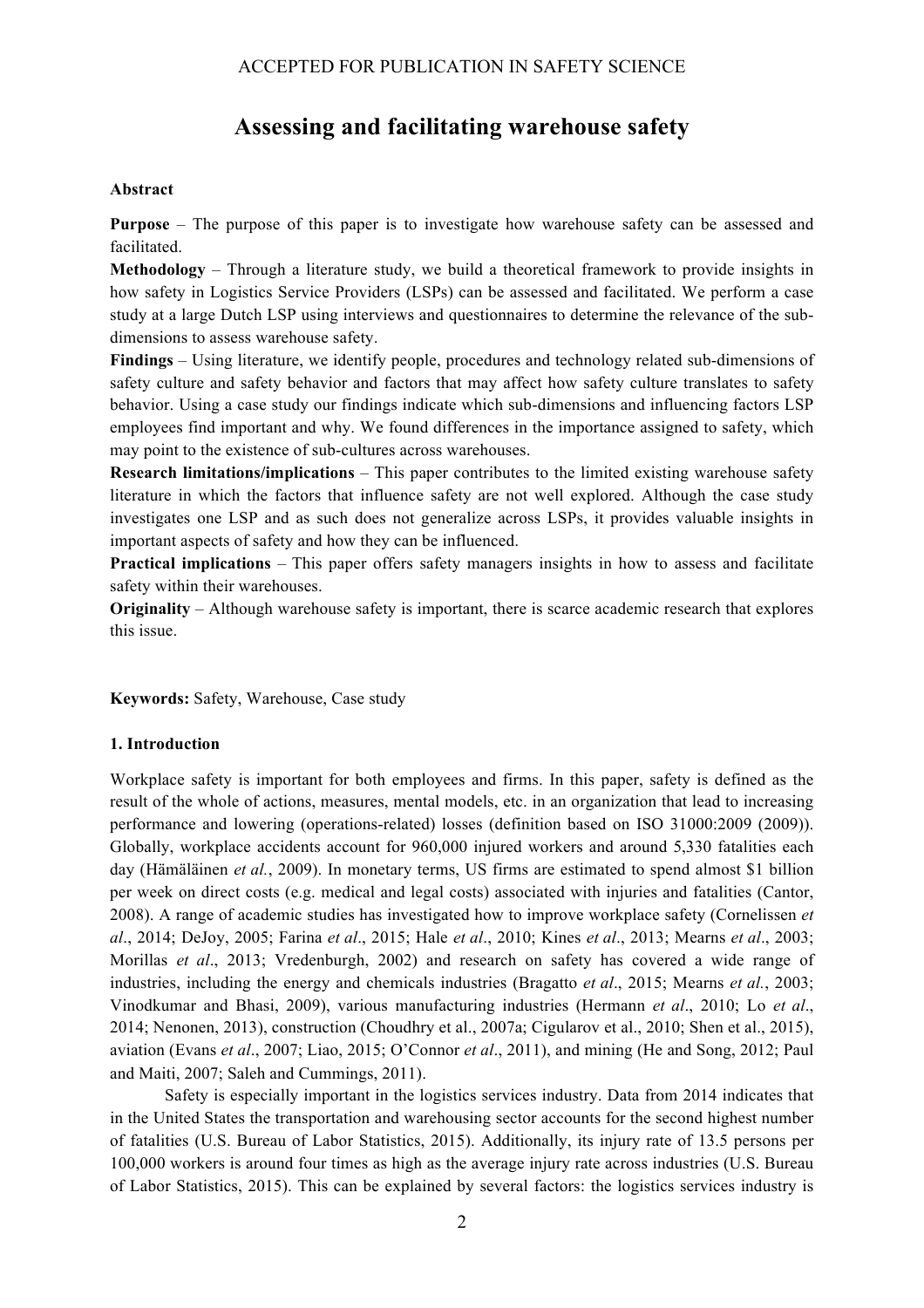labor intensive and requires a high level of materials handling (Cantor, 2008; Goode *et al*., 2014); heavy vehicles such as forklifts move around in close proximity to workers; and the workforce operates under time pressure (De Koster *et al*., 2011). Academic research on safety in logistics has mainly focused on transportation and in particular on safety in relation to motor carriers (Cantor, 2008). Surprisingly, literature on safety in warehousing is scarce (De Koster *et al*., 2011).

In this paper, we focus on safety culture and safety behavior in warehouses. We found that in this context several issues regarding warehouse safety remain unaddressed. It is unknown how an organization's safety culture and safety behavior can be measured within the logistics services industry. The term 'safety culture' was used for the first time in 1986 by the nuclear industry in a Summary Report on the Post-Accident Review Meeting on the Chernobyl Accident (Edwards *et al*., 2013; International Nuclear Safety Advisory Group, 1991). Since 1991 many definitions have been proposed based on a variety of studies undertaken by diverging disciplines. Despite widespread agreement about the importance of the concept, a single definition has yet to emerge and gain widespread acceptance within the scientific community (Edwards *et al*., 2013; Guldenmund, 2000; Strauch, 2015). Recent research by Vierendeels *et al*. (2016) conceptualizes a safety culture as consisting of observable, perceptual, and psychological elements.

For the purpose of this study, we focus on observable safety culture (hereafter referred to as safety culture). Safety culture can be seen as the integrated sum of certain observable factors that should be a proxy for the existence, quantity, and quality/adequacy of safety procedures, work instructions, a safety management system, safety-related technology, safety software, safety practices, safety training, safety behavior, safety knowledge, safety communication, etc It is assumed that the observable aspects of a safety culture strongly depend on available resources for safety within a firm (Reniers, 2010). Reniers (2010) and Reniers *et al*. (2011) argue that the aspects of a strong safety culture can be grouped under three dimensions: people, procedures, and technology (Reniers, 2010; Reniers *et al*., 2011). A majority of (near) accidents is caused by human error (Fuller and Vassie, 2004). Therefore people—who may, or may not, have e.g. safety knowledge and skills, be involved in safety issues, or place a high priority on safety—are an important dimension of a safety culture. The second important dimension of a safety culture, procedures, is interpreted broadly and includes, for instance, rules on how to work safely, how to handle emergencies, or how to operate equipment. The third dimension, technology, is important because it may, for instance, help to prevent or minimize hazardous situations. The interplay between these dimensions determines whether a safety culture is present (Reniers *et al*., 2011). While a safety culture is shared by members of an organization (Edwards *et al*., 2013), actual safety-related behavior, e.g. the (in)correct use of a forklift truck by a warehouse employee, takes place at the individual level. However, individuals are also members of the organization; thus, safety behavior is arguably shaped by the underlying safety culture (Myers *et al*., 2014). We therefore interpret safety behavior as related to the same three dimensions as safety culture (people, procedures, and technology). In the remainder of this paper we consider safety behavior as related to these three underlying dimensions.

It is unknown which factors influence the translation of safety culture into safety behavior in the logistics services industry (but also in other industries). What is known is that behavior is influenced by culture but also by contextual factors that interact with culture (Edwards *et al.*, 2013). Extrinsic factors such as rewards can be used to induce safe behavior (Zohar and Erev, 2007). This implies that there are contextual factors that can influence how safety culture shapes safety behavior which is in line with Schein (2010). In this study, we address the measurability of safety culture and safety behavior, as well as the factors influencing the translation from a safety culture to safety behavior (see Figure 1).

Through our study, we aim to make several theoretical and practical contributions. First, we aim to contribute to the safety literature by providing insights into how warehouse safety can be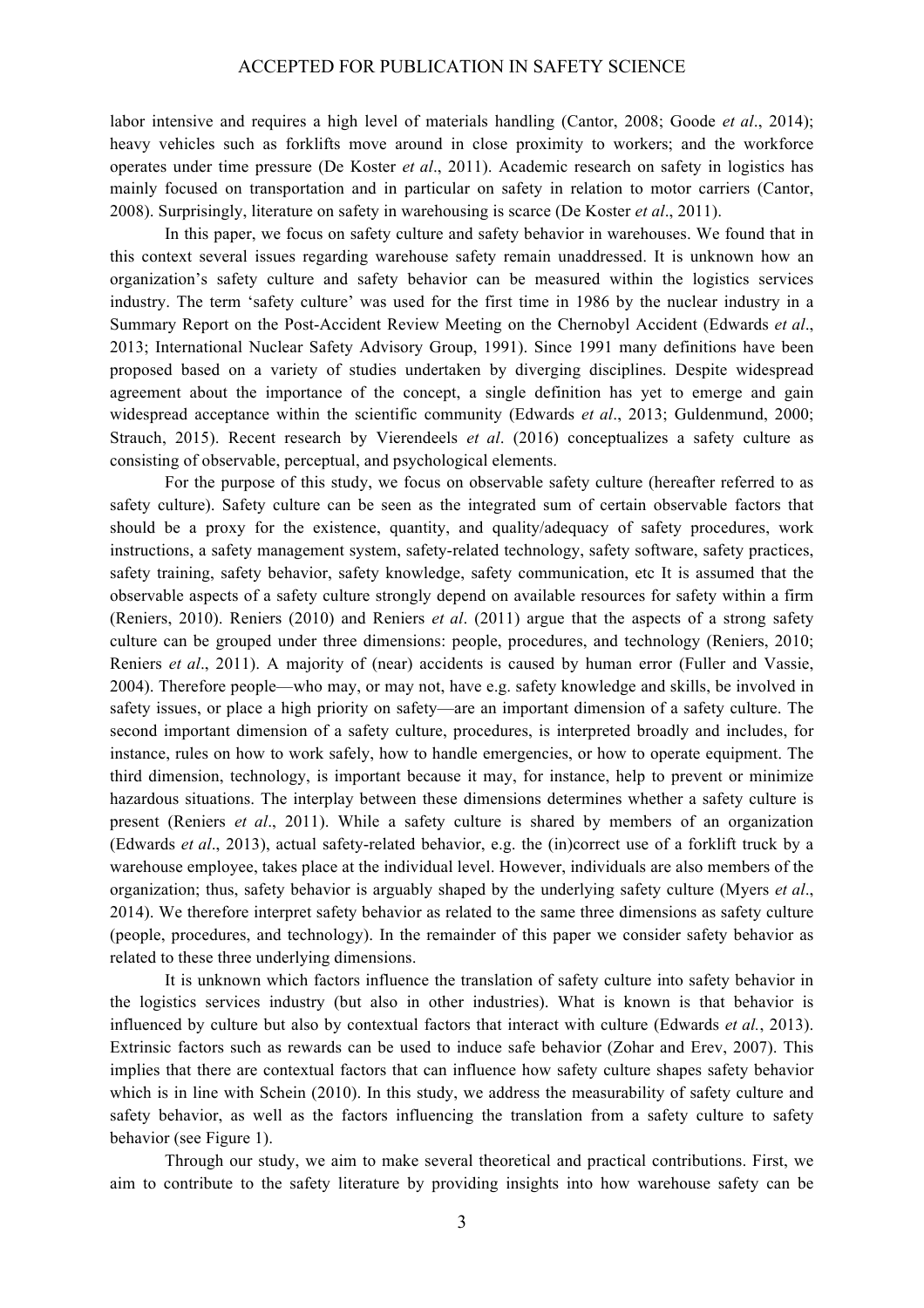assessed. In doing so, we are answering a call for safety research to be undertaken in operational settings (e.g. Das *et al*., 2008). Second, we aim to contribute to the identification of factors influencing the translation of safety culture into safety behavior. Not only would this effort complement existing safety literature in other industries, it also benefits warehouse managers struggling with safety issues on a daily basis (Goode *et al*., 2014; De Koster *et al*., 2011). Interventions to improve safety require an understanding of the factors that influence safe behavior (Fugas *et al*., 2012). By making these two contributions, we also aim to further clarify both safety culture and safety behavior from a theoretical standpoint. Although these are different concepts (Myers *et al*., 2014), the literature seems to implicitly assume that a safety culture automatically results in safe behavior (Guldenmund, 2000).

In order to investigate the issues mentioned, we present a literature study to explore the concepts under investigation and relate them to each other. We then refine and empirically assess the concepts and their relationships through a case study at a large Logistics Service Provider (LSP), considered to be a leader in its industry. Case research is considered appropriate given the exploratory nature of our study (Eisenhardt and Graebner, 2007; Voss *et al*., 2002; Yin, 2009). For the case study, we interviewed employees working at different hierarchical levels (i.e. managers, team leaders, and workers) at three different warehouses of the company (see also the Methodology section).

The remainder of the study is organized as follows. In section 2 we define, explore, and link together the key concepts. In section 3 we present our research method and instrument, as well as our data analysis procedure. In section 4 we present the outcomes of the case study and in section 5 we discuss results, acknowledge the limitations of our study, analyze the theoretical and practical implications, and reflect on directions for further research. Section 5 ends with summary conclusions.



\* Measured via its observable factors

#### **2. Literature study**

#### *2.1 Introduction*

Academic research on safety in logistics has mainly focused on transportation, and in particular on safety in relation to motor carriers (Cantor, 2008). Among others, studies investigate characteristics of professional drivers (e.g. personality, health, attitude), stressors they face (time pressure, fatigue, stress) and how these relate to safety behavior and/or accidents (Douglas and Swartz, 2009, 2016; Grytnes *et al*., 2016; Kemp *et al.*, 2013; de Vries *et al.*, 2017). Recently, warehouse safety has started to gain attention. For instance, De Koster *et al.* (2011) analyze which factors impact warehouse safety. They find that hazard-reducing systems (HRS; safety processes and procedures such as safety markings, mirrors, personal protection like safety shoes) and safety-specific transformational leadership (SSTL; a leadership style motivating employees to 'go the extra mile') have a large influence on warehouse safety. Interestingly, they also find that safety consciousness (one's awareness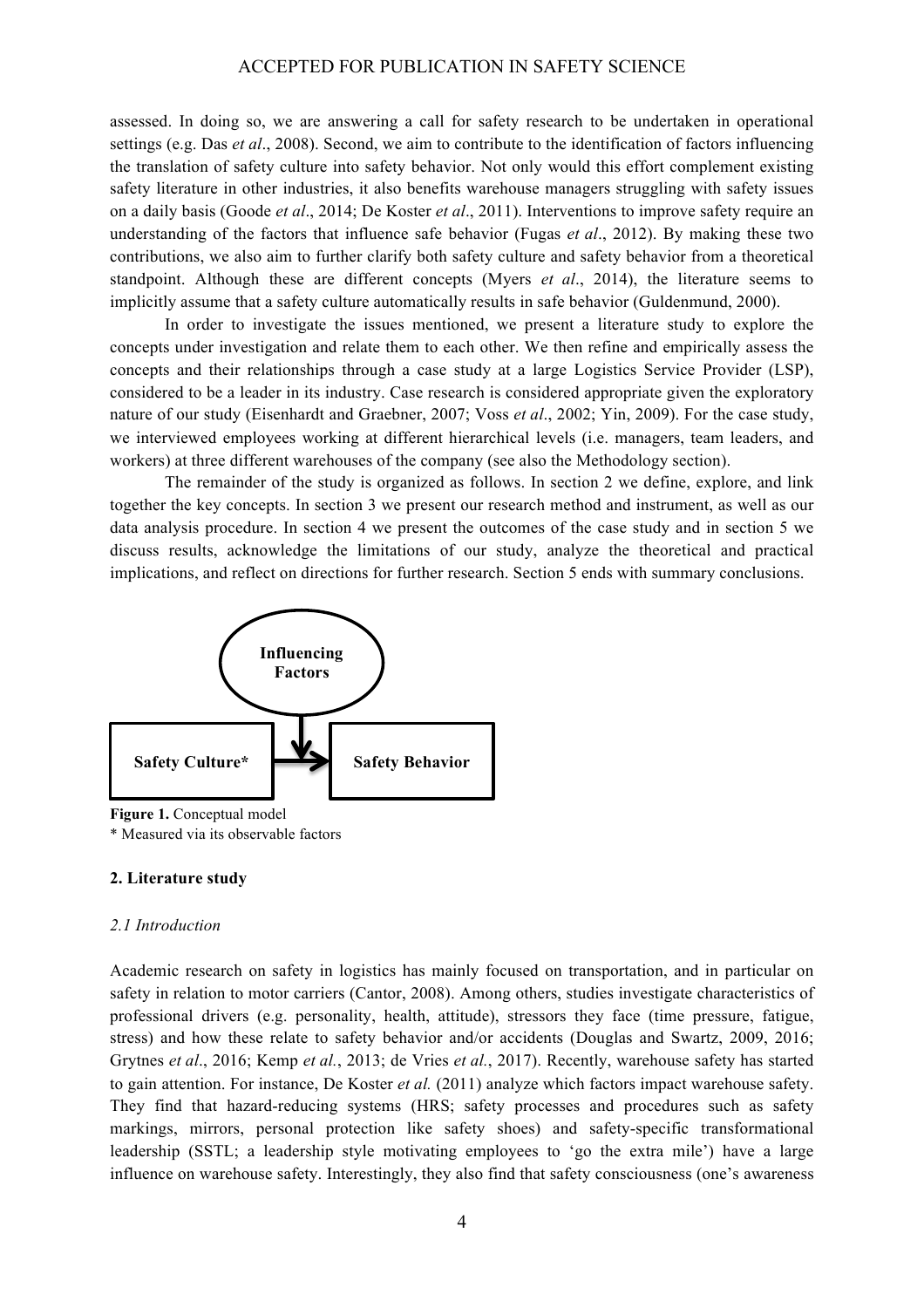of safety) does not mediate the effect of SSTL on warehouse safety. Subsequently, de Vries *et al.* (2016) find that prevention focused leaders (who focus on rules, procedures, duties and responsibilities) are more likely to show SSTL, which in turn is associated with lower accident rates.

Regulations regarding the storage of products in warehouses are substantial particularly in the context of hazardous materials. Hazardous materials have their own well-defined standards of storage, which are set up by legislation to minimize the potential hazards pertaining to each specific material. Obviously, these standards of storage should be followed rigorously, and the list of potential hazards can serve as an input for the risk management process. However, as also indicated by Sörensen *et al*. (2013), additional hazards may stem from the storage of hazardous materials. For example those hazards arising from the combination of several chemical substances being present. One needs to manage the segregation and separation of hazards. Separation concerns the storage of substances in different storage areas by at least fire-resistant walls and ceilings. Outside a warehouse, hazardous products need to be stored at a distance of at least 5-10m depending on the combination of hazardous materials being stored. Segregation means storage in the same storage area, but the products of different classes are separated from each other by gaps or barriers, or in cabinets. Products of similar classes may, in principle, be stored together in the same storage area. Exceptions to this are cases where specific storage regulations such as the regulations for explosives, organic peroxides, and flammable substances, have to be observed. Segregated storage within a storage area may also be needed.

Furthermore, labeling of chemical substances is a critical issue since it is the most visible hazard communication tool. The label is often the first source of information alerting users to the inherent hazards of a chemical and any instructions for its safe storage, handling, and use. All containers that contain chemicals must be labeled, irrespective of the size of the container. It is worth mentioning that most dangerous goods are, and should be, clearly labeled, for example, by the ADR (European Agreement concerning the International Carriage of Dangerous Goods) regulatory regime.

Despite these regulations on particularly the storage of hazardous materials in warehouses the topic of safety culture has received little attention in warehouse safety studies. Safety culture can shape safety behavior (Clarke, 2000; DeJoy, 2005), which influences a firm's safety performance. Grytnes *et al.* (2016) study safety culture in truck drivers who transport heavy goods. They focus specifically on individual and collective understanding of safety because, during their work, both drivers and their company are physically at a distance from each other. The researchers study how these understandings impact the working environment, rather than the diverse aspects of which safety culture exists.

Fortunately, safety research has resulted in the development of a number of safety culture models. In the following, we first define safety culture and distinguish it from safety climate. Then, we review some of the existing models of safety culture. Based on one of these models, the P2T model of Reniers *et al.* (2011), we identify aspects of safety culture which are potentially relevant in warehousing. Thereafter, we discuss the concept of safety behavior and factors that may influence how safety culture shapes safety behavior.

### *2.2 Safety culture and its dimensions*

There is ongoing debate about the definition of safety culture, particularly about the aspects it consists of (Edwards *et al.*, 2013) and which aspects of safety culture are important in which context (DeJoy, 2005). Nevertheless, there seems to be an agreement that safety culture is not self-contained but part of organizational culture (Clarke, 2000; Glendon and Stanton, 2000). For reviews on the concept of safety culture and its association with organizational culture, the interested reader is referred to e.g. Edwards *et al.* (2013), Glendon and Stanton (2000), Hopkins (2006), or Richter and Koch (2004). In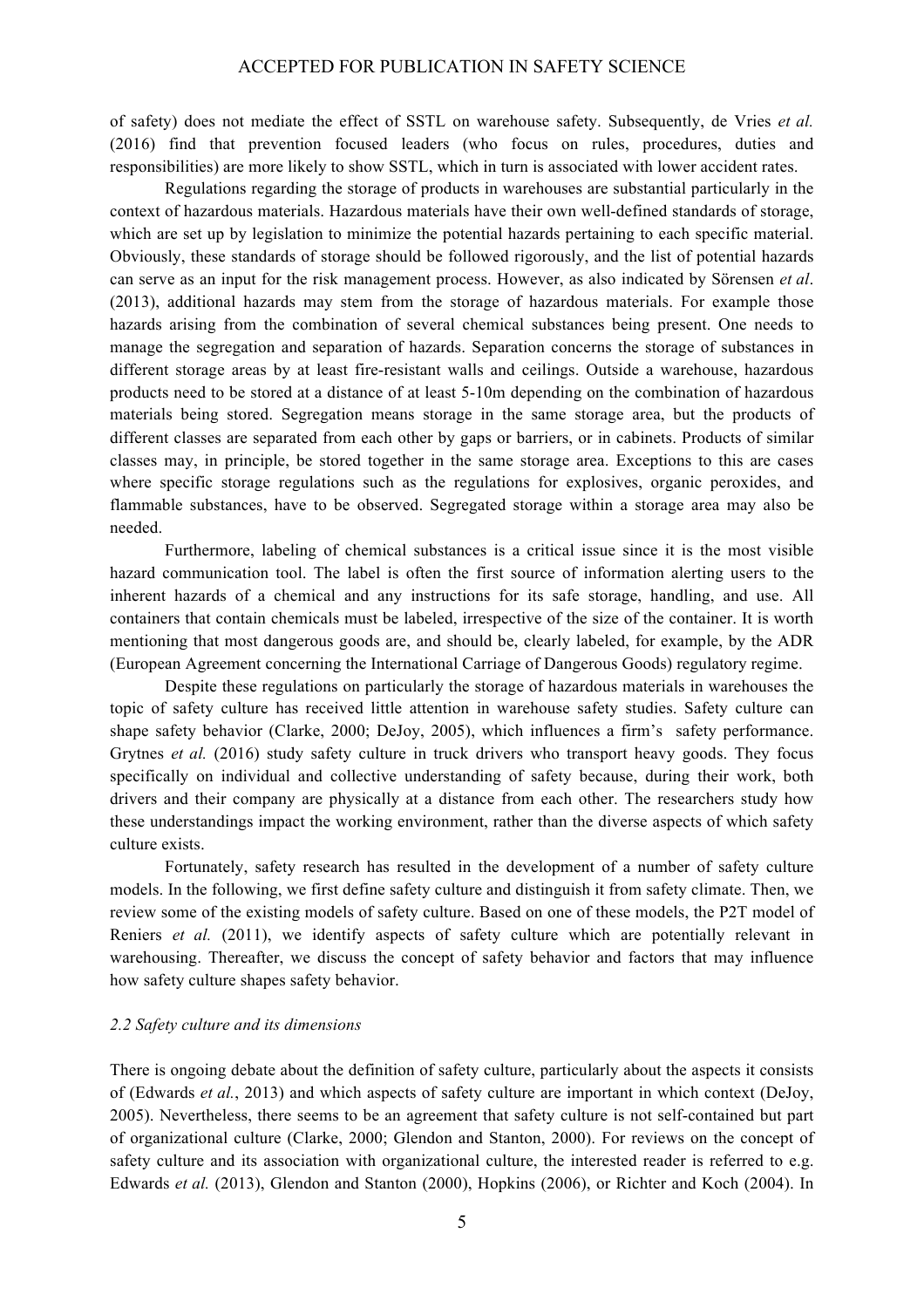line with the general idea that safety culture is a structural aspect of safety and manifests itself at an organizational level (Guldenmund, 2000; Myers *et al*., 2014; Wiegmann *et al*., 2004), we define safety culture (i.e. observable safety culture) as the observable importance that is given to safety in an organization, as reflected in the resources which are made available for safety within the organization (adapted from Reniers, 2010).

Safety culture is also linked to a company's climate. Although both concepts are closely linked and the terms safety culture and safety climate are often used interchangeably (Fan *et al.*, 2014), it is imperative to make a clear distinction. Generally speaking, a company's climate can be thought of as the product of some of the underlying assumptions and hence, it is the way in which a company's culture is visible to and perceived by the outside world (Meyer and Reniers, 2016). Therefore, a company's climate can be seen as the outer layers of a company's culture and actually the perceived manifestation of the culture. As a result, a company's observable safety culture emphasizes continuity, while its climate is comparable to a perceived snapshot of its culture (Meyer and Reniers, 2016). An important difference between these two concepts is the way in which they are measured. A company's safety climate corresponds to the outer and more visible, perceived, layers of its observable safety culture and can therefore be measured with e.g., standardized questionnaires. A company's observable safety culture is more fundamental, and can for instance be measured by observations, in-depth interviews and document analyses.

One of the first models of safety culture was introduced by the National Safety Council (NSC) of the United States, which translated occupational safety into a three E's slogan. The three E's stand for: Engineering (mechanical safety devices are designed), Education (workers are trained to work safely), and Enforcement (safety is documented by the employer in rules and procedures, while compliance is monitored through supervision) (National Safety Council, 1978).

A second model is the Total Safety Culture model of Geller (1994), which encompasses three domains labeled person, behavior, and environment. In Geller's model, 'person' refers to people's attitudes, beliefs, and personalities; 'behavior' refers to (un)safe work practices (e.g. compliance, coaching, recognition, and communication); and 'environment' refers to factors present on the work floor (e.g. equipment, tools, machines, housekeeping, heat/cold, and engineering).

Geller's model closely resembles the reciprocal safety culture model of Cooper (2000). In Cooper's model, the 'people' domain is divided into two parts: an external (objective) observable factor, called 'behavior' and an internal (subjective) psychological factor, called 'person'. In addition to safety behavior, external observable factors include objective situational features, which Cooper calls 'situation'. Cooper (2000) asserts that the 'environment' domain of Geller translates into the 'engineering approach' from NSC's three E's slogan.

Both 'environment' and 'engineering' can be translated into 'technology' from the P2T model of Reniers *et al*. (2011). All four models—the P2T model (Reniers *et al*., 2011), the reciprocal safety culture model (Cooper, 2000), the Total Safety Culture model (Geller, 1994), and the 3E model (National Safety Council, 1978)—can be reduced into one integrated model of safety culture where the observable aspects (of the 'engineering approach') are distinguished from the non-observable psychological person-related aspects.

In this study, we build on the P2T model of Reniers *et al.* (2011) which asserts that safety culture consists of three dimensions: people, procedures, and technology and that current safety culture is determined by the interplay between these dimensions (Reniers *et al*., 2011). This model describes safety culture sub-dimensions for each of the dimensions. Based on this model and a literature review we identify sub-dimensions of safety culture that are potentially relevant in warehousing.

The first dimension is *People.* The involvement of both employees (Flin *et al.*, 2000; Reniers *et al*., 2011; Veltri *et al*., 2013) and external stakeholders in safety policy making (Cigularov *et al*.,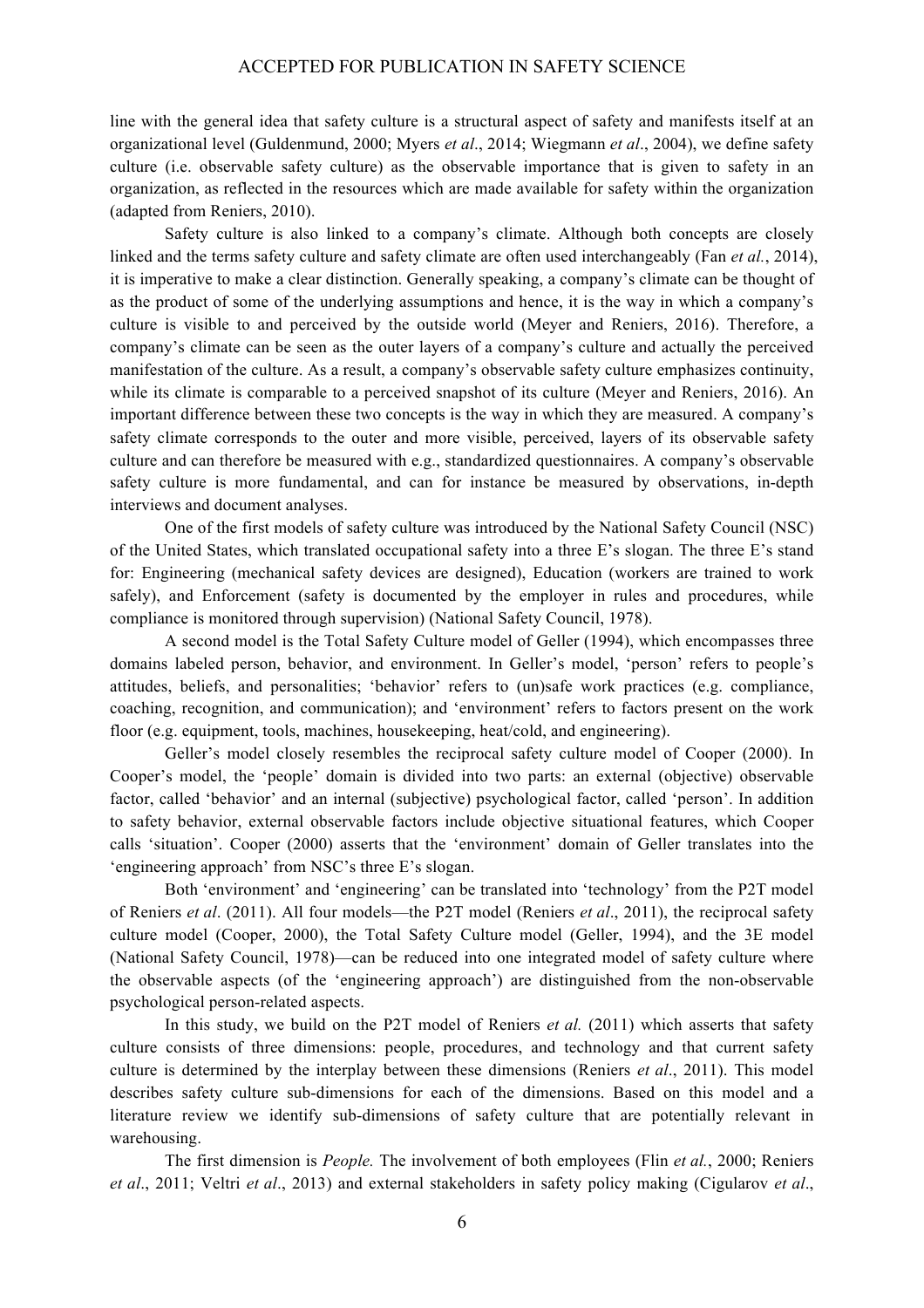2010; Flin *et al*., 2000; Reniers *et al*., 2011) reflects the importance of safety in organizations, as well as the resources dedicated to it. Safety knowledge impacts the ability of employees (i.e. management, team leaders, workers) to adopt safe behaviors (Christian *et al*., 2009; Reniers *et al*., 2011). The safety culture in organizations is reflected by the general priority given to safety within an organization (Reniers *et al*., 2011) and the extent to which open communication regarding safety is possible between employees (Hale, 2000; Reniers *et al.*, 2011).

The second dimension is *Procedures.* The existence of safety policies and procedures (Guldenmund, 2000; Reniers *et al*., 2011; Wills *et al*., 2006) reflect the importance of safety, as do the placement of safety markings (Occupational Safety and Health Administration, 2004; Reniers *et al*., 2011).

*Technology* is the third observable dimension of an organization's safety culture. Technology can reduce risks and exposure to hazards (Brown, 1996). Equipment and facilities available to ensure/improve safety are therefore an important sub-dimension of a safety culture (Occupational Safety and Health Administration, 2004; Reniers *et al*., 2011).

Table 1 shows these dimensions of safety culture together with their sub-dimensions. In the next sections we investigate the extent to which the (sub-)dimensions derived from the literature apply to warehouses and whether there are other (sub-)dimensions that should be added to the list.

| <b>Safety culture dimension</b> | <b>Safety culture sub-dimensions</b>                     | <b>References</b>                                                                         |  |  |
|---------------------------------|----------------------------------------------------------|-------------------------------------------------------------------------------------------|--|--|
|                                 | Employee involvement                                     | (Flin <i>et al.</i> , 2000; Reniers <i>et al.</i> ,<br>2011; Veltri <i>et al.</i> , 2013) |  |  |
| People                          | Involvement of external stakeholders                     | (Cigularov et al., 2010; Flin et al.,<br>2000; Reniers et al., 2011)                      |  |  |
|                                 | Knowledge about safety                                   | (Reniers <i>et al.</i> , 2011)                                                            |  |  |
|                                 | Priority given to safety within the firm                 | (Reniers <i>et al.</i> , 2011)                                                            |  |  |
|                                 | Open communication                                       | (Hale, 2000; Reniers <i>et al.</i> , 2011)                                                |  |  |
| Procedures                      | Safety markings                                          | (Occupational Safety and Health)<br>Administration, 2004; Reniers et al.,<br>2011)        |  |  |
|                                 | Safety policies                                          | (Guldenmund, 2000; Reniers et al.,<br>2011; Wills <i>et al.</i> , 2006)                   |  |  |
| Technology                      | Equipment and facilities to ensure and<br>improve safety | (Occupational Safety and Health<br>Administration, 2004; Reniers et al.,<br>2011)         |  |  |

**Table 1.** Safety culture and its sub-dimensions

### *2.3 Safety behavior and its dimensions*

In contrast to safety culture, which forms a structural aspect of safety and is manifested at an organizational level (Edwards *et al*., 2013), safety behavior is more transient in nature and takes place at the level of individual employees. Safety culture is reflected in the resources that are made available for safety. Safety culture thus guides safety-related behavior of employees. For instance, procedures about handling of certain goods shape how employees handle these goods and can improve warehouse safety (De Koster *et al.*, 2011). It is typically assumed that safety culture influences safety-related behavior of employees (Choudhry *et al.*, 2007b; Clarke, 2000; Cooper, 2000; Myers *et al*., 2014; Zhang *et al.*, 2002). However, it is possible that the opposite happens as well: behavior shapes culture over time (Schein, 2010). However, the timespan involved in such relationships leading to cultural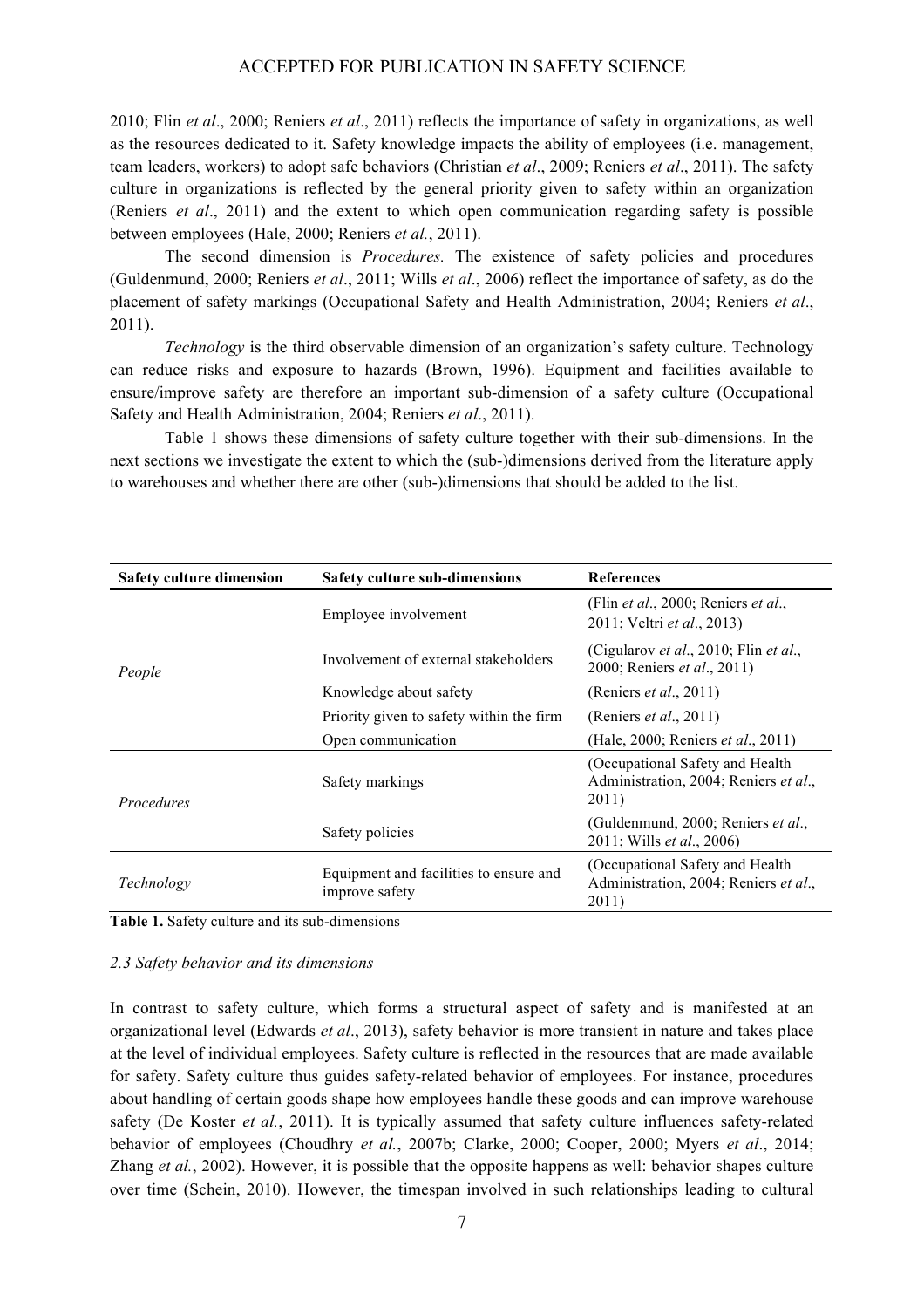change would require a different kind of study (longitudinal). Given the aims of this research (to explore how safety culture and safety behavior can be assessed and facilitated in warehouses), this paper is focused on how safety culture shapes safety behavior and the factors that influence this relationship (this is discussed in more detail in section 2.3).

Since the important aspects of a safety culture are captured by three dimensions in the P2T model (people, procedures and technology) it would stand to reason that aspects of safety behavior may also relate to these three dimensions. The P2T model by Reniers *et al*. (2011) defines the shortterm operational sub-dimensions that encompass daily safety-related activities and are placed under one of the three dimensions. To study how safe behavior can be operationalized in warehouses, we identify sub-dimensions of safety behavior below, building on the P2T model and a literature review.

Regarding *People*, the extent to which employees (managers, team leaders, and workers) feel responsible for safety (Reniers *et al*., 2011) and communicate about safety on a daily basis (especially management; Cigularov *et al*., 2010); Hale, 2000)) may be a reflection of safe behavior in the workplace. Likewise, the extent to which employees apply their safety knowledge on a daily basis may reflect safe workplace behavior (Reniers *et al*., 2011).

Safety *Procedures* provide employees insight in how to deal with safety related issues. The degree to which employees know what is expected of them concerning safety can be a reflection of safe behavior (Reniers *et al*., 2011). Furthermore, safe workplace behavior is linked both to the degree to which employees adhere to safety policies and safety markings (Flin *et al.*, 2000; Fugas *et al*., 2012) and to the user friendliness of procedures in daily practice (Reniers *et al*., 2011).

Advances in *Technology* have reduced the risk of exposure to hazards or have in some cases eliminated the need for employees to execute dangerous tasks (i.e. behaving unsafe; Brown (1996)). Safety-related behavior in the workplace is also reflected by the frequency with which the safe functioning of equipment is checked and safety-related equipment and facilities are maintained and updated (Reniers *et al*., 2011).

The dimensions and sub-dimensions of safety behavior are shown in Table 2 below. Next, we investigate the extent to which the (sub-)dimensions found in literature apply to warehouses, and whether there are other dimensions which should be added to this list.

| <b>Safety behavior dimension</b> | <b>Safety behavior sub-dimensions</b>                                        | <b>References</b>                                                |  |
|----------------------------------|------------------------------------------------------------------------------|------------------------------------------------------------------|--|
|                                  | Employee feeling of responsibility                                           | (Reniers $et al., 2011$ )                                        |  |
| People                           | Employee communication about safety                                          | (Cigularov et al., 2010; Hale,<br>2000; Reniers et al., 2011)    |  |
|                                  | Employee application of competence<br>and expertise regarding safety         | (Reniers $et al., 2011$ )                                        |  |
|                                  | Degree to which employees know what<br>is expected of them concerning safety | (Reniers $et al., 2011$ )                                        |  |
| Procedures                       | Employee adherence to safety<br>procedures and markings                      | (Flin et al., 2000; Fugas et al.,<br>2012; Reniers et al., 2011) |  |
|                                  | User friendliness of safety procedures                                       | (Reniers <i>et al.</i> , 2011)                                   |  |
|                                  | Checking equipment and facilities                                            | (Reniers <i>et al.</i> , 2011)                                   |  |
| Technology                       | Maintenance on, and updating of,<br>equipment and facilities                 | (Reniers <i>et al.</i> , 2011)                                   |  |

**Table 2.** Safety behavior and its sub-dimensions

*2.4 The translation of a safety culture into safety behavior and its influencing factors*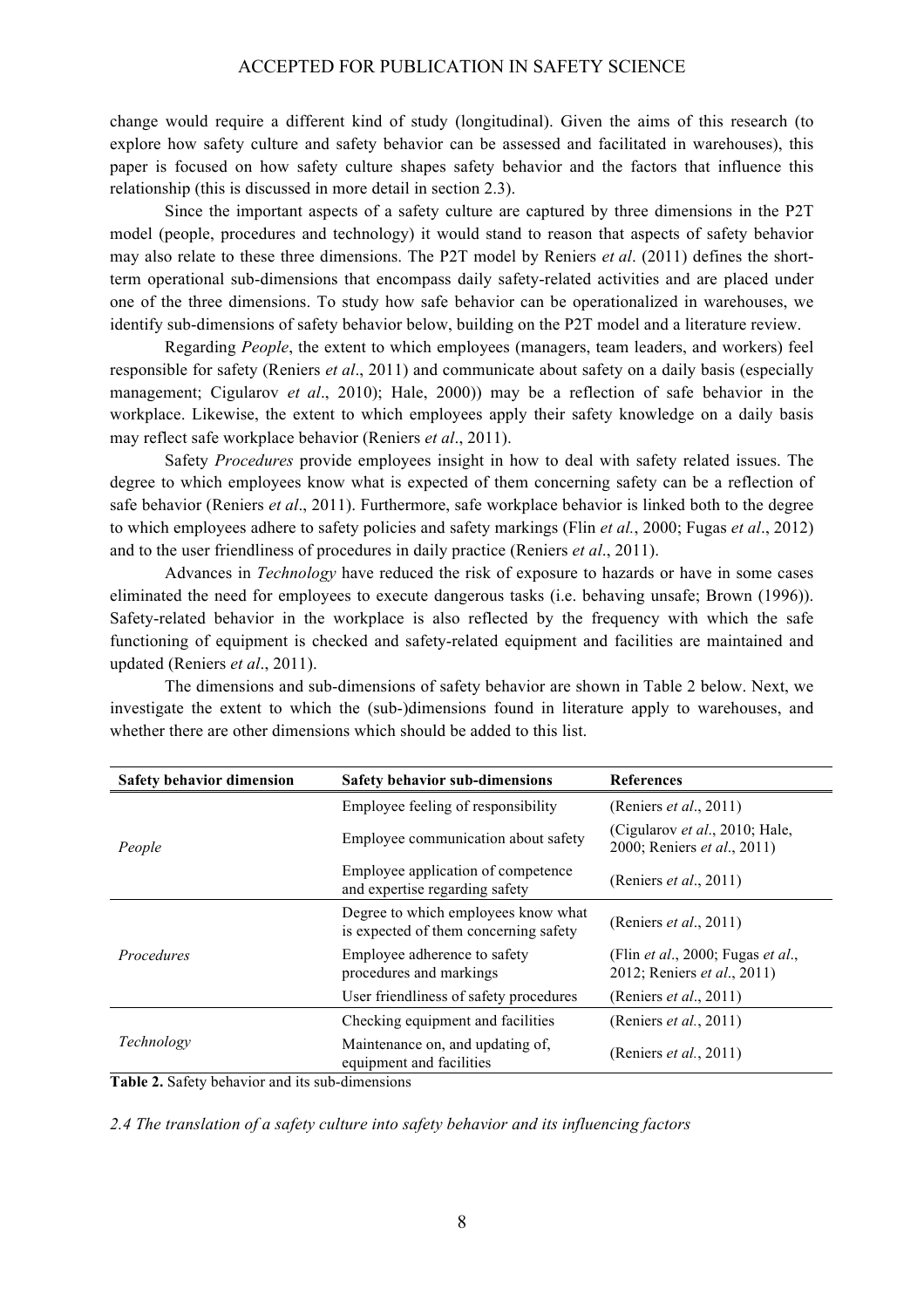Although a range of safety culture models have been developed, little attention has been paid to what Cooper (2000) refers to as the 'product' of safety culture, i.e. safety behavior. It is known that not only culture but also contextual factors play a role in causing safety behavior (Edwards *et al*., 2013). Furthermore, in practice people do not always follow safety policies and procedures (which are part of safety culture) (Zohar and Erev, 2007), and put themselves at risk (Veltri *et al*., 2013). In other words, safety behavior may not be in line with the safety culture in place. Extrinsic motivational mechanisms such as rewards have been proposed to induce safe behavior. This suggests that there are factors that can influence how safety culture shapes safety behavior. Recall that this paper is concerned with *observable* safety behavior, as opposed to behavioral *intention*, which is another domain of study within the larger domain of cognitive psychology. Since safe behavior is demonstrated by the employee, i.e. safety behavior manifests at the individual level rather than at the organizational level, the factors influencing safe behavior also apply at the individual level.

First, perceived individual costs or benefits may influence the translation of a safety culture into safe behavior. Managers and other employees have the ability to steer the behavior of individuals in an organization (Edwards *et al*., 2013), for instance through punishments or rewards. Penalties or bonuses given to employees in response to their safety behavior can lead to behavioral improvements (Zohar and Erev, 2007). A similar logic may apply to the perceived effect of working safely on promotion and social status may influence behavior. Zohar (1980) found that companies with a low accident rate had distinctive ways of rewarding safety, for instance through individual praise and recognition for safe performance.

Another factor that may impact the translation of safety culture into safe behavior is the workload that employees face. Continuously increasing competition, pressure to reduce costs and increase efficiency and operations practices such as just-in-time delivery lead to workload increases, which can be detrimental to safety (Veltri *et al*., 2013). A high workload may compromise safety as employees may take shortcuts in order to perform their tasks faster and finish on time (Pagell, Dibrell, *et al.*, 2014; Pagell, Johnston, *et al.*, 2014). This factor is especially important for safety in warehouses as heavy equipment is used in close proximity of workers who are often working under time pressure (trucks/orders need to be fulfilled regardless of the volume to be handled; De Koster *et al*. (2011)).

The factors influencing the translation of a safety culture into safe behavior are shown in Table 3 below. We will investigate the extent to which these factors influence the translation of safety culture into safe behavior in warehouses, and whether there are other factors that should be added to this list.

| <b>Influencing factor</b> | <b>Based on</b>        |
|---------------------------|------------------------|
| Penalties                 | (Zohar and Erev, 2007) |
| Bonus                     | (Zohar and Erev, 2007) |
| Promotion                 | (Zohar, 1980)          |
| Social status             | (Zohar, 1980)          |
| Workload                  | (Veltri et al., 2013)  |
|                           | munopi tu ani di ta'ee |

**Table 3.** Factors which may influence the translation of safety culture into safety behavior

#### **3. Methodology**

#### *3.1 Case study research*

In order to study how safety can be assessed and facilitated in warehouses we apply an exploratory research design. We have selected case research because it is considered suitable in settings where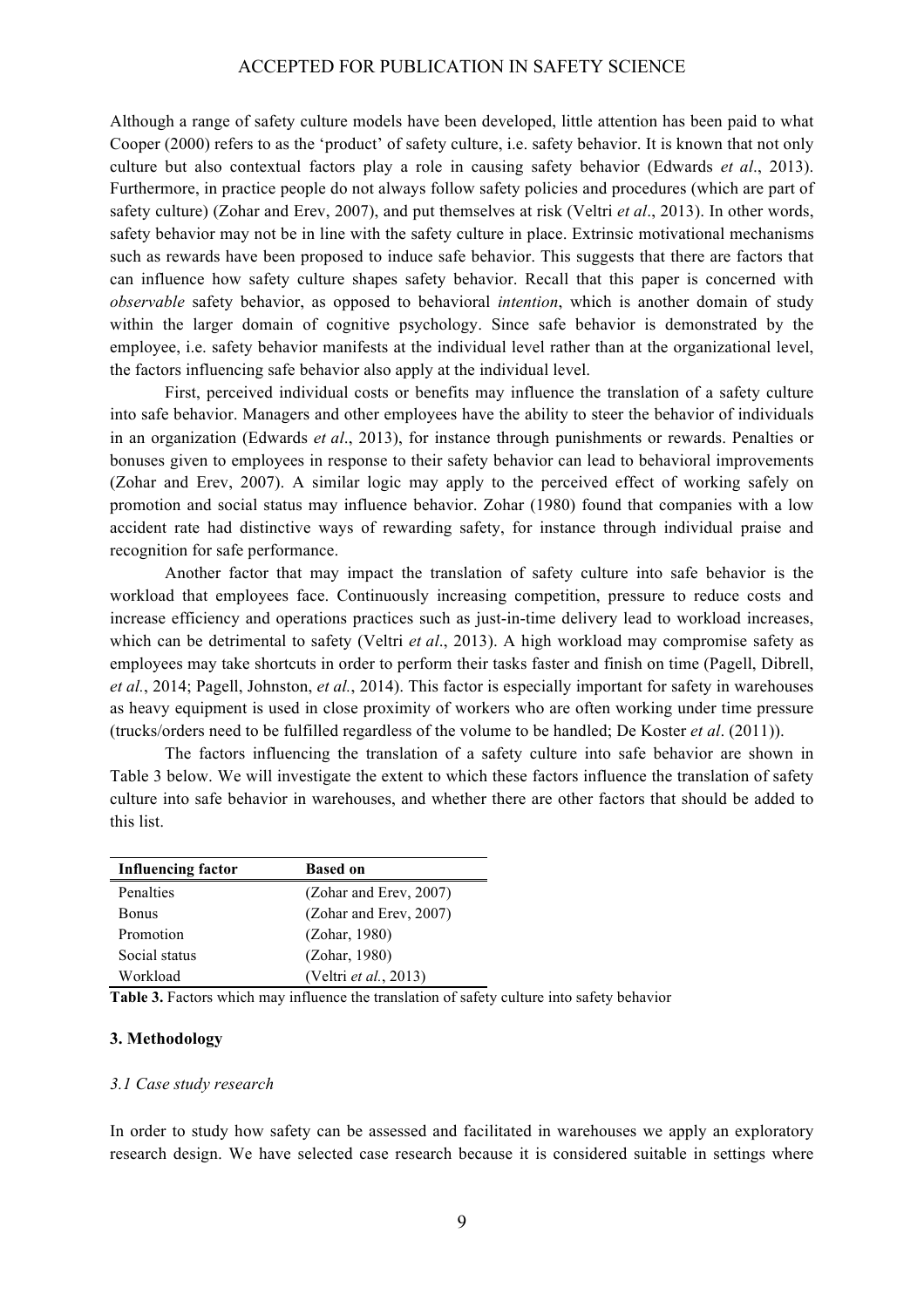existing literature is limited and where explanatory 'how' questions are addressed (Meredith, 1998; Voss *et al*., 2002; Yin, 2009).

We use a multiple case study design including three different warehouses. This enables us to verify results across different cases and obtain more robust results (Eisenhardt and Graebner, 2007; Stuart *et al.*, 2002). We used theoretical (i.e. non-random) sampling to select our cases, which is considered appropriate given the nature of our study (Eisenhardt, 1989; Eisenhardt and Graebner, 2007; Meredith, 1998; Stuart *et al.*, 2002). We selected a Dutch LSP that is considered to be a leading firm in its industry. The firm operates a worldwide distribution network and performs a range of different logistics-related activities (e.g., transportation, warehousing, value-added services, and customs).

We selected three warehouses of the LSP (all of which are located in the Netherlands) which enables us to study a variety of warehouse activities and histories because they differ in the types of goods that they store—i.e., consumer goods in warehouse 3, hazardous materials in warehouse 2, and food (among other goods) in warehouse 1. The types of goods handled also makes safety an important issue for each warehouse. Warehouses 1 and 2 are self-established warehouses, while warehouse 3 is an acquisition through merger after establishment.

To explore how warehouse safety can be assessed, we used interviews to identify which factors are important with regards to safety and why. Interviews are considered an appropriate means to assess culture in a specific context (Schein, 2010). Given that safety culture manifests at an organizational level (Guldenmund, 2000; Myers *et al*., 2014; Wiegmann *et al*., 2004) but shapes the safety behavior of employees at the individual level (Myers *et al*., 2014), it is important to gain insight in these issues throughout the hierarchical layers of each warehouse. Thus, for each warehouse employees from multiple hierarchical levels are interviewed. Per hierarchical level, multiple employees are selected (as recommended by Yin (2009)); and per warehouse, managers, team leaders, and workers are randomly selected in order to limit bias in the selection of respondents (see Table 4 for an overview of the respondents and their function per warehouse). These selection methods increase the validity (Voss *et al*., 2002) of the study.

| Warehouse | Manager       | <b>Team leader</b> | Worker            |
|-----------|---------------|--------------------|-------------------|
|           | 4 and 9       | $1, 2$ and $3$     | 5, 6, 7 and 8     |
|           | 12, 18 and 20 | 10, 11 and 13      | 14, 15, 16 and 17 |
|           | 19 and 21     | 21 and 23          | 24 and 25         |

**Table 4.** Respondents per warehouse and function

#### *3.2 Research instrument*

We developed a detailed interview protocol that served as a framework for data collection and the replication thereof across cases, thereby improving reliability (Voss *et al.*, 2002; Yin, 2009). We used this protocol to conduct in-depth interviews. The first part of the interviews focused on how to assess safety culture. We first formulated open questions asking respondents which aspects of a safety culture they find important and why.

Furthermore, we wanted to obtain insight in the relative importance of the sub-dimensions of a safety culture. Therefore, next to the open questions in the interviews we also collected quantitative data by posing propositions related to the sub-dimensions identified in Section 2. The respondents were asked to indicate the extent to which they agreed with the propositions based on a five-point Likert scale, and then to explain their responses. The sole aim in collecting these descriptive statistics was to explore the relative importance of the sub-dimensions as it is beyond the scope of this study to test their objective importance. Given the scope and nature of the study, qualitative explanations in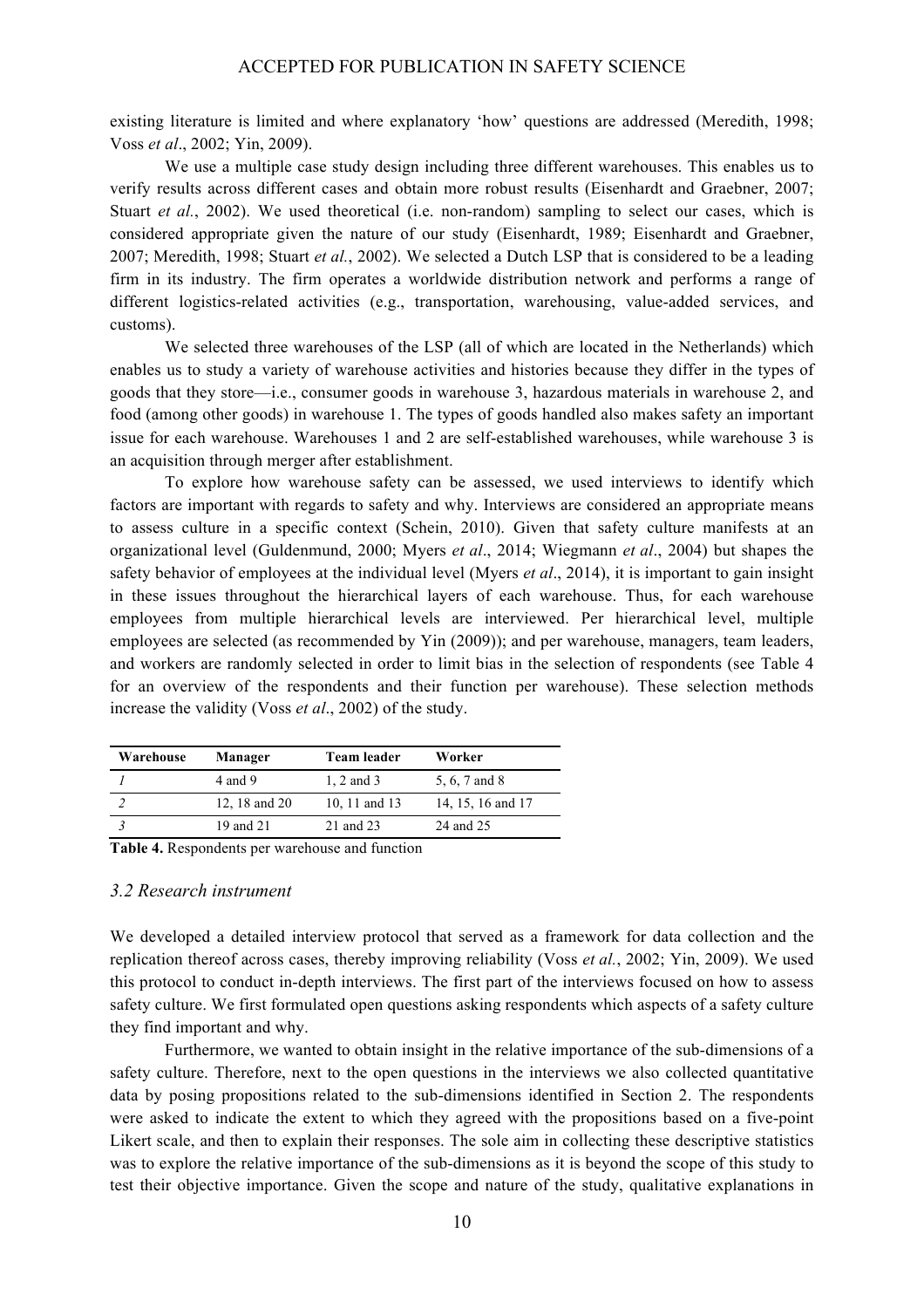combination with such descriptive statistics are sufficient and provide an empirical basis for future research (see also e.g. Belayutham *et al*. (2016)).

The second and third parts of the interviews were comparable to the first, except that they were focused respectively on how to assess safety behavior and on the factors that influence the translation of safety culture into safety behavior. In the second part, respondents were asked what they consider to be the important dimensions of safety in their daily work. In the third part, we asked them to what extent their safety behavior reflects the company safety culture, and why (or why not). Once again we posed propositions, which we asked the respondents to rate based on a five-point Likert scale.

As recommended, pilot tests took place prior to the actual interviews to improve the interview protocol (Voss *et al.*, 2002; Yin, 2009). Given the importance of using colloquial language terminology was adapted to the phrases used within the company (Hennink *et al.*, 2011). Interviews were conducted face-to-face and they were recorded. When additional interviews led to minimal additional insight (reasons why sub-dimensions or influencing factors are considered important or not), no additional interviews were done in the respective warehouse because saturation had been reached (Glaser and Strauss, 1967).

During the study, various site visits and informal conversations took place. This helped to develop understanding of the research context (e.g. kind of warehouses, daily operations, safety procedures). To improve reliability, the documentation of the data, i.e. transcription of the interviews, was done as soon as possible after the interviews (Voss *et al.*, 2002). Unclarities that came up after the interviews were verified. Moreover, study results were discussed with participants to verify insights and improve internal validity.

#### *3.3 Data analysis*

Similar to Grytnes *et al.* (2016), our analysis is primarily based on qualitative interview data and on quantitative data regarding the relative importance of sub-dimensions and influencing factors. Insights obtained during the informal conversations and site visits served as contextual information on e.g. working conditions of warehouse workers to better understand and interpret the interview data.

In order to analyze qualitative data, it is recommended to structure the data (Stuart *et al.*, 2002) and organize it into categories (Miles and Huberman, 1994; Voss *et al.*, 2002). This enables the identification of patterns and properties of categories. Thus, to analyze what sub-dimensions, influencing factors, and potential other safety aspects are important and why we grouped all respondent answers per question and then organized responses into different categories according to the type of answer given. The answer categories were formed based on the individual response that best represented answers given by all respondents. Thereafter, we grouped the answers per question based on the warehouse where the respondent is employed in order to discern differences between and commonalities across warehouses.

To analyze the quantitative data, we first calculated the mean score on each proposition. A higher mean score means that the sub-dimension or factor is considered more important. In addition to calculating the mean score we also calculated the Intra-class Correlation Coefficient (ICC) in order to show the spread in scores (which indicates the level of agreement between respondents). The ICC is considered to be a robust inter-rater reliability (IRR) measure (Hallgren, 2012). We calculated the 'two-way random absolute agreement' variant of the ICC statistic because our respondents were drawn from a larger sample, but all answered the same questions. When disagreements between respondents are large in magnitude, the resulting ICC values will be lower than when the disagreements are smaller in magnitude. An ICC value of zero signals random agreement among respondents (Hallgren, 2012). Cicchetti (1994) defines ICC values lower than 0.40 as poor, values between 0.40 and 0.59 as fair, values between 0.60 and 0.74 as good, and values between 0.75 and 1.0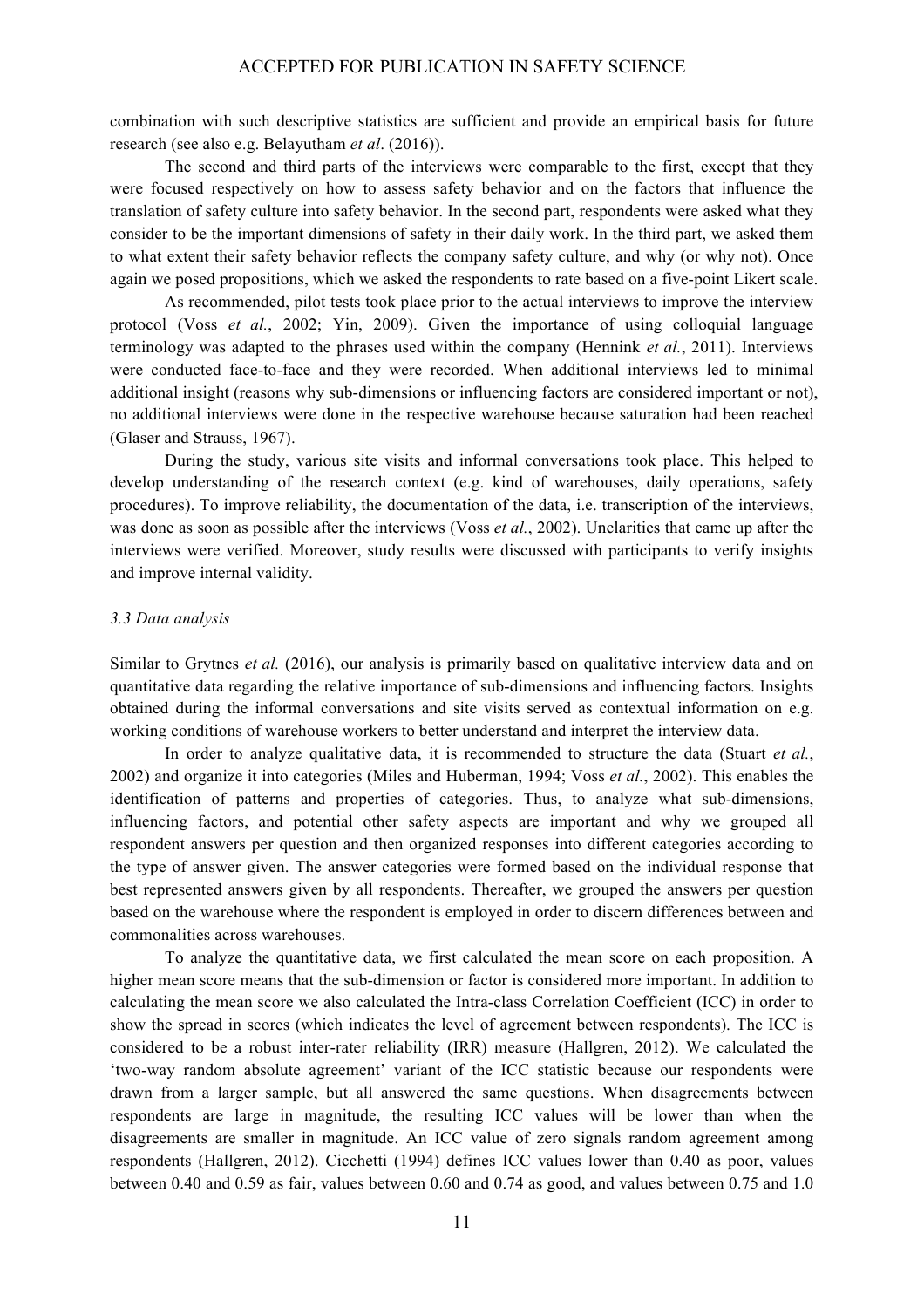as excellent. Negative ICC values indicate systematic disagreement between respondents (Hallgren, 2012).

#### **4. Results**

#### *4.1 Introduction*

In this section, we present the case study results. In the figures that follow the sub-dimensions of the three concepts are ranked (top to bottom) from most important to least important. In the bar graphs the proportion of respondents indicating the designated level of importance is shown in percentages. An average respondent score of 4 or higher is labelled as high importance, a score between 3 and 4 is labelled medium importance, and a score lower than 3 is labelled as low importance. In the analysis below we explain our results by indicating (direct) respondent quotes and providing the respondent number in (bold and) italics behind the quote.

#### *4.2 Sub-dimensions of a safety culture*

Figure 2 gives an overview of the extent to which the various sub-dimensions of a safety culture found in the literature reflect the safety culture in the warehouses examined for this study. All subdimensions received a medium or high score. The four sub-dimensions that are considered most important are 'team leader involvement in safety', 'equipment and facilities to ensure/improve safety', 'team leader knowledge about safety', and 'safety policies in place'. Overall, team leaders play a crucial role in a safety culture; moreover, it is considered important for management to involve team leaders in safety *(3)(7)*, especially since they are the link with workers *(7).* Team leaders work on a daily basis with workers and they are often present in the warehouse. However, higher-level managers work at the office and are less often present at the warehouse. As such, warehouse workers can more easily and more often observe safety related behavior of team leaders than of higher-level managers. This may make team leaders more important role models in the context of warehouse safety. For instance, a warehouse worker indicated that he feels more connected with team leaders than with managers because he interacts more often with team leaders and therefore he attaches more value to safe behavior of team leaders than of managers.

Moreover, perhaps as a result of differing safety stances among managers or team leaders, the perception of the priority given to safety varies among respondents. Some respondents think that safety is considered more important than finishing tasks *(3)(9)(10)(11)(15)(16)(17)*; others think that getting their work done is considered more important than safety *(2)(21)(23)(24)*. One respondent expressed this disagreement as follows: *'one manager gives priority to safety and does not bother that it takes more time to get the job done. However, another manager indicates that safety is important, but that it is also important that the truck leaves on time.' (4).*

For most dimensions, the average scores on each sub-dimension were highest for warehouse 2. All sub-dimensions were found to be least important in warehouse 3. On average, the scores of warehouse 1 are between the values of the other two warehouses. The high value placed on safety culture sub-dimensions by warehouse 2 may result from the fact that this warehouse stores hazardous materials. Safety Fridays and Toolbox Sessions are regularly organized to discuss current safety issues. These sessions include both warehouse workers and employees from the office *(10)(12)(18)(20)*, whose presence underlines the importance of safety, and may improve awareness of it.

In contrast, respondents in warehouse 3 indicated that they think they '*should pay more active attention to safety' (19)(22)(24)(25)* and that '*safety is found important, but not important enough' (22)(23)(24)(25)*. The value attached to safety culture sub-dimensions by warehouse 3 is low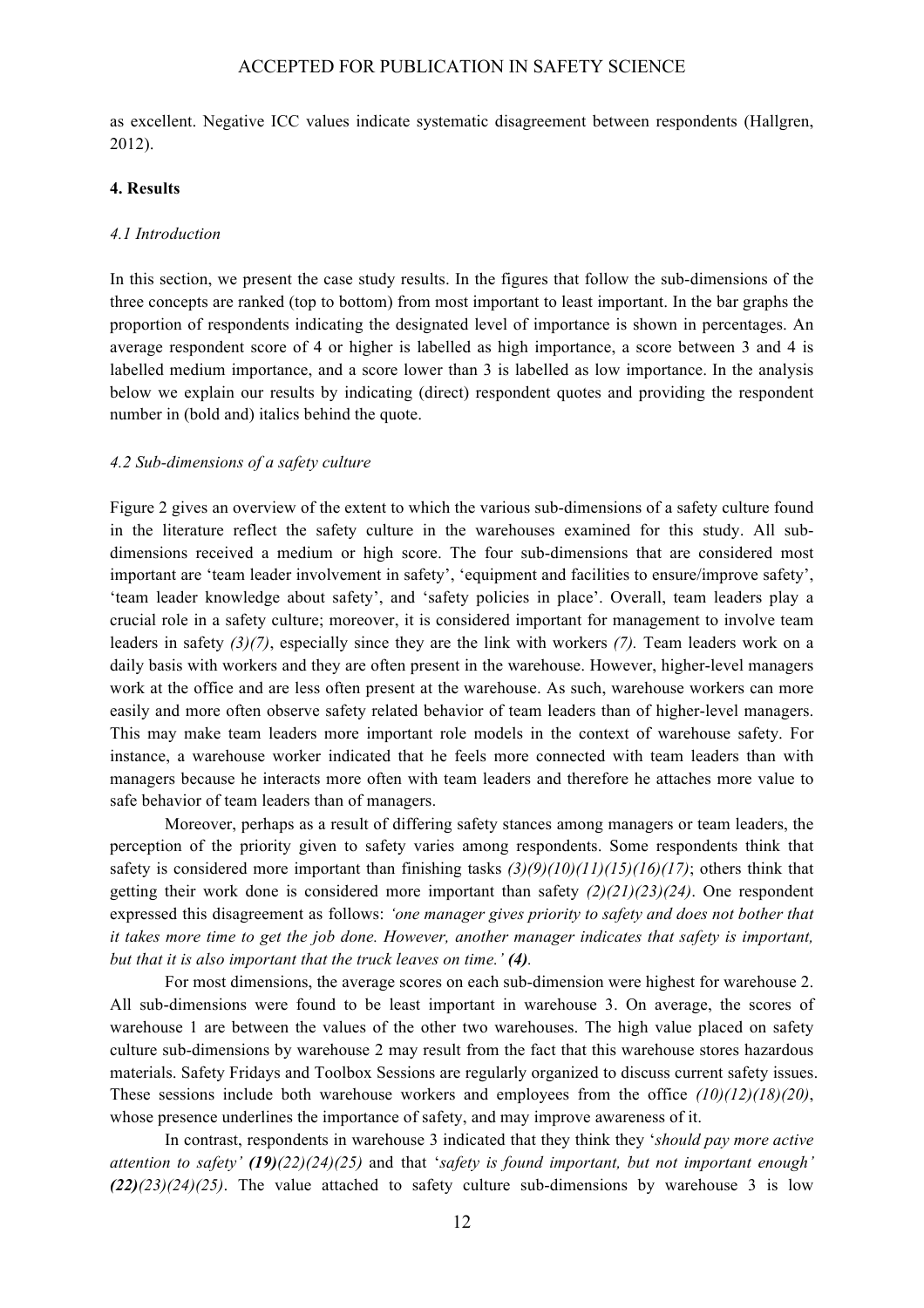compared to warehouses 1 and 2. This lower value is illustrated by a worker explaining that he barely knows the meaning of safety symbols on products or packaging and that he does not consider this to be an issue. In warehouse 3 less attention may be given to safety, and thus there may be less awareness of it, because this warehouse stores mainly fast-moving consumer goods, which require fewer specific safety procedures for their handling and storage than the food and hazardous materials stored in warehouses 1 and 2, respectively.



**Figure 2.** Scores of sub-dimensions of safety culture

\* All sub-dimensions are ranked (top to bottom) from most important to least important

### *4.3 Sub-dimensions of safety behavior*

Figure 3 shows the extent to which the safety behavior sub-dimensions found in the literature reflect the safety behavior in the warehouses under study. On average, all safety behavior sub-dimensions are indicated to be of medium or high importance. The 'degree to which employees know what is expected of them', the 'user-friendliness of safety procedures', and the 'monitoring of, and maintenance of equipment and facilities' are the four most important safety behavior dimensions.

User-friendliness is especially important in warehouses because of the customarily high workloads. Employees sometimes face a trade-off between safety and quickly finishing a task. To prevent the bypassing of safety rules and procedures, it is important that they are easy to understand and follow. Having access to proper equipment is frequently associated with safety in daily operations *(1)(4)(7)(18)(20)(23)*: *'the rolling stock must be well maintained because the most dreadful things can happen with these types of equipment' (1)(7)*.

The safety behavior sub-dimensions are considered most important in warehouse 2 and least important in warehouse 3. In warehouse 3 scores were low on both management communication about safety and management adherence to safety markings. Managers, team leaders, and workers in warehouse 3 gave a low score to communication about safety by managers *(22)(23)(24).* These findings indicate that a lack of value placed on safety by management of warehouse 3 is reflected not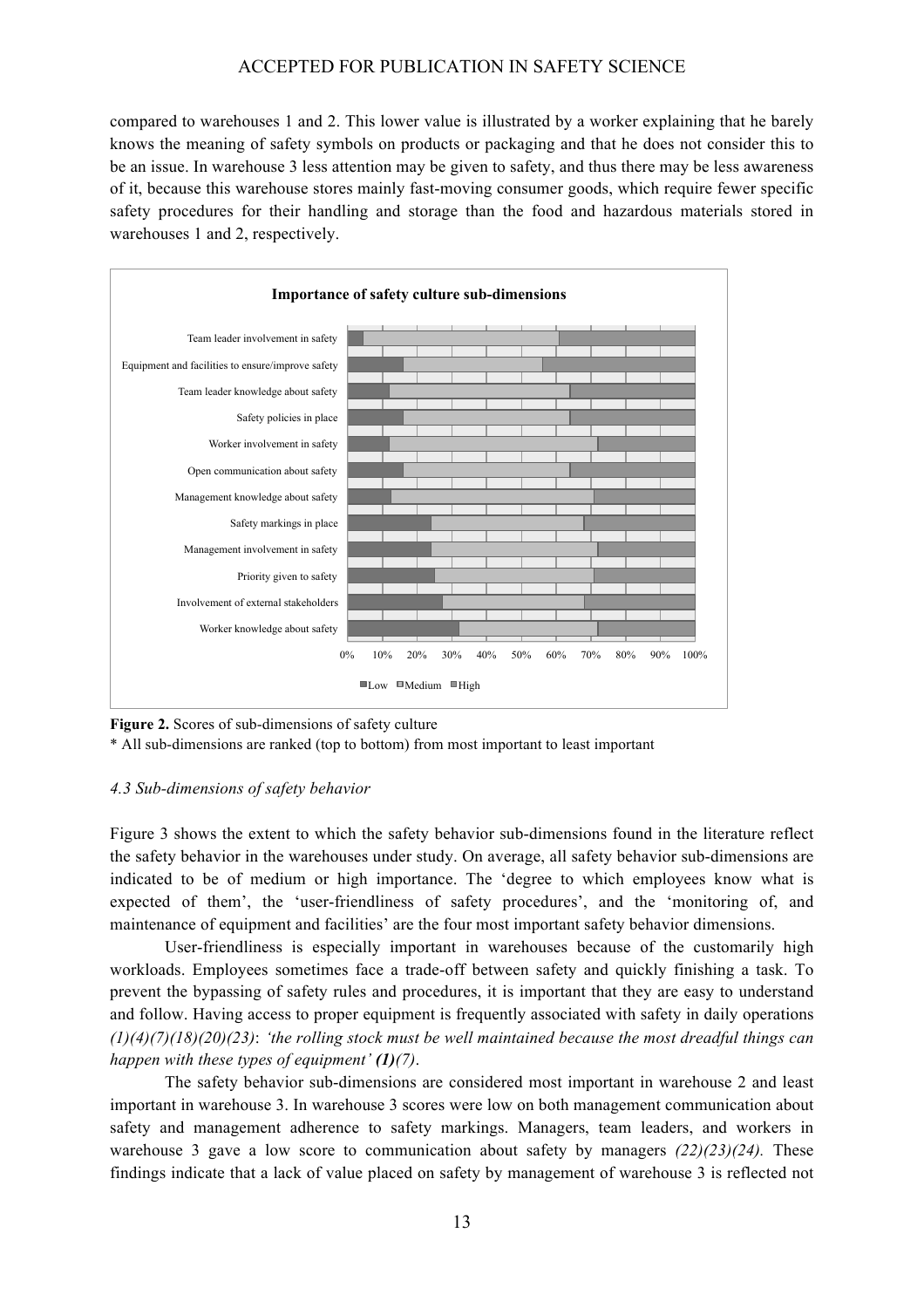only in the safety culture of the warehouse (see section 4.1) but also in individual daily safety behavior of management.



**Figure 3.** Scores of sub-dimensions of safety behavior

\* All sub-dimensions are ranked (top to bottom) from most important to least important

### *4.4 Factors influencing the translation of safety culture into safety behavior*

Figure 4 shows an overview of the factors influencing the translation of a safety culture into safety behavior. Managers and supervisors indicated that they think all of the following could have a medium effect on workers' translation of safety culture into safe behavior: workload, enhanced social status, receiving bonuses for safe behavior or penalties for unsafe behavior, and the opportunity to receive a promotion. Interestingly, respondents indicated that these extrinsic factors have a small influence. Most argued that these factors are not important because *'safety is always more important than work' (9)(13)(16)(18)(22)(24)* and that you should work safely *'because it concerns your own safety'*  $(1)(2)(5)(11)(12)(13)(17)$ . However, some argued that enhanced social status  $(10)(11)$ , a bonus  $(6)(10)(23)$ , penalties  $(1)(4)(10)$ , or promotion  $(10)(23)$  would motivate them to behave in a safer manner. Although the overall average workload score indicates a low influence, various respondents mentioned that *'working under pressure is at the expense of safety' (2)(5)(6)(8)(21)(24)(25).* Thus, the influence of workload on the translation of safety culture into safe behavior should be taken into consideration.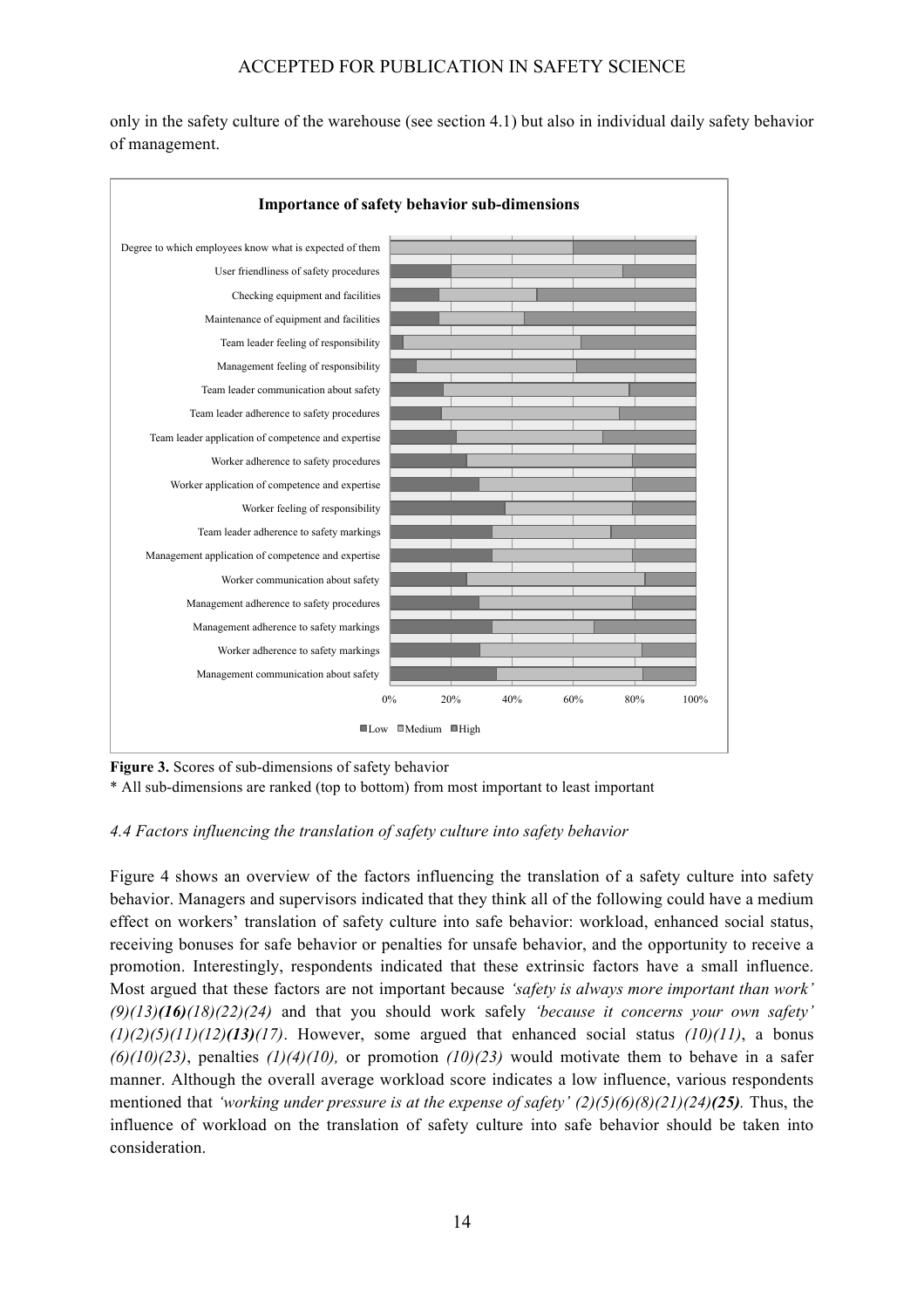The results indicate that respondents find safety important due to intrinsic reasons. Respondents argued that they behave safely because they *'want to come home safe and sound at the end of the day'*  $(2)(7)(12)(13)(14)(17)(21)(23)$  and want the same for their colleagues *(2)(6)(7)(12)(17)(23)*. This was especially visible in warehouse 2. Arguments against the influence of the factors were: *'I do not want to endanger myself' (7)(8)(24)*, *'you should perform your work in a safe manner'* (15)(16), and 'what others do, is their own business'  $(5)(14)(17)$ . When employees themselves find safety important, they are less influenced by extrinsic factors.

Besides intrinsic motivation, we identified three other additional factors that influence the translation of safety culture to safe behavior: customers, regulatory authorities, and habit. First, customers can have influence if they set specific requirements *(11)(12)(19)(21)*. One customer, for which the LSP stores and transports chemicals, begins every meeting with the LSP by showing a short movie in which safety is addressed in some way (e.g. someone walking a dog but failing to look both left and right before crossing the street). Employees indicated that movies about safety aspects improve their awareness of safety and motivate them to make the extra effort to behave safely when handling this customer's products, as compared to those of other customers. Safety concerns of customers motivate employees to behave safer than prescribed by the safety culture.

Second, respondents argued that regulatory authorities might also motivate them to behave safer than the norm (safety culture) because '*you have to comply with the law' (2)(11)(12)*. Third, employees may not behave in line with the safety culture as a result of habituation *(19)(22)*. This is illustrated by the following quote from an employee in warehouse 3: *'I have enough experience so I know what is safe and what is not' (19)(25)*. In sum, customers, regulatory authorities and habit should also be taken into account as factor influencing the translation of safety culture into safety behavior.



**Figure 4.** Scores of factors influencing the translation of safety culture into safety behavior \* All sub-dimensions are ranked (top to bottom) from most important to least important

#### *4.5 Inter-rater reliability*

There is only random agreement among respondents regarding safety culture (ICC =  $0.021$ ), fair agreement among respondents regarding safety behavior ( $ICC = 0.475$ ) and random agreement regarding influencing factors (ICC =  $0,105$ ). Individual perception differences and scoring biases across respondents (e.g. some respondents score more towards the medium of a scale while others prefer the extremes of a scale) are acknowledged explanations for disagreement among respondents (Paulhus, 1991).

When examining the ICC values at the warehouse level, one notices that the ICC values for safety culture within each warehouse are lower than the average ICC across warehouses (i.e. -0.456 for warehouse 1; -0.013 for warehouse 2; and -0.462 for warehouse 3). As already indicated by the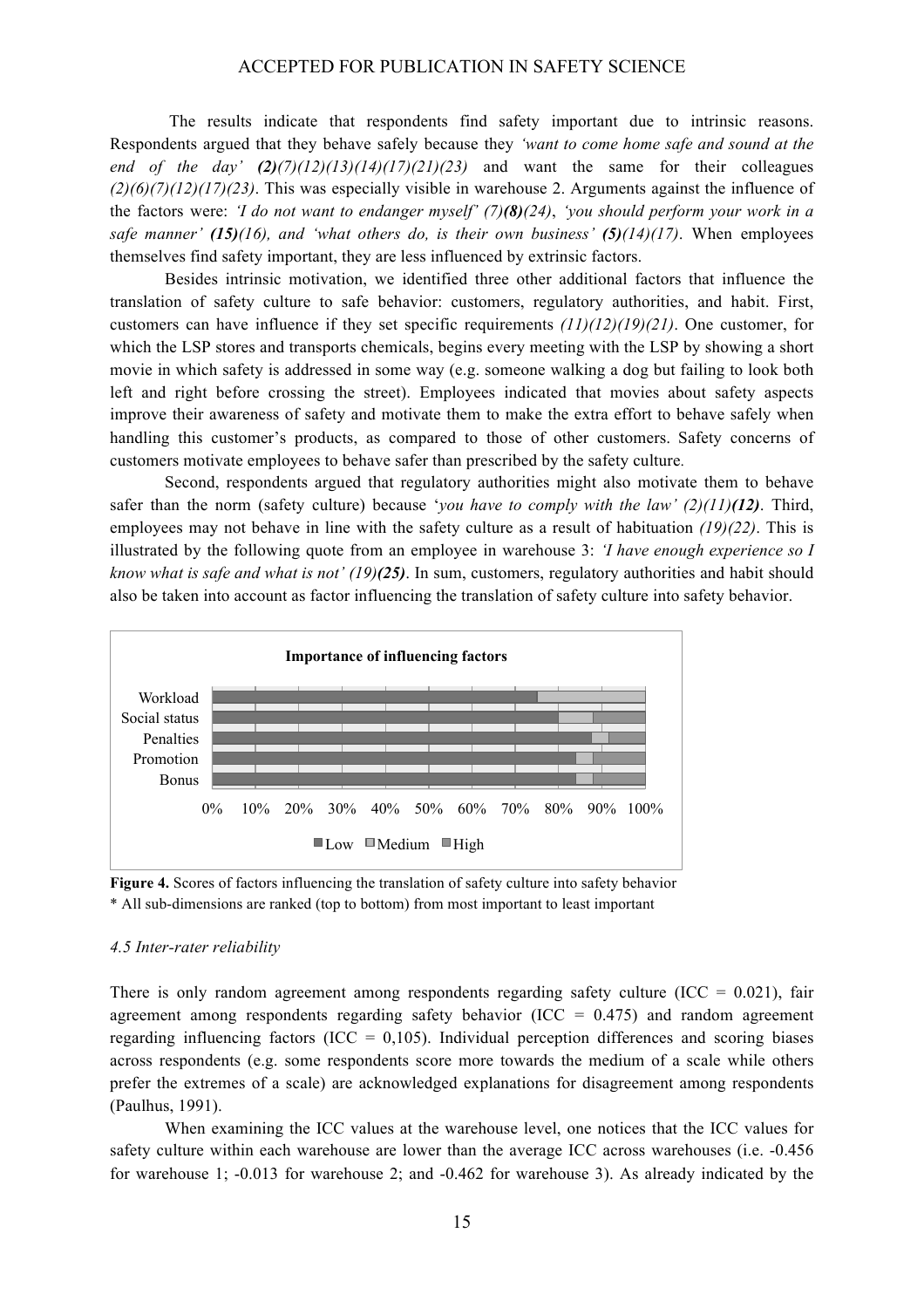qualitative data, these values suggest that there are differences in the importance that individual warehouses assign to safety. In warehouse 2 there is the least disagreement regarding the safety culture sub-dimensions.

In this study, we focus on how safety culture shapes safety behavior. Notably, the ICC values indicate that structural agreement on the importance of safety and available resources for safety (i.e. observable factors of safety culture) are not necessary to generate structural agreement on safety in daily practice (i.e. safety behavior). Interestingly, respondents from warehouse 3 indicate the most systematic disagreement on the sub-dimensions of safety culture, but the most systematic agreement on the sub-dimensions of safety behavior (ICC =  $0.528$  compared to 0,069 and 0,142 for warehouse 1 and 2 respectively). In other words, although employees in warehouse 3 do not agree on the importance of sub-dimensions of safety culture, they agree on safety behavior in daily practice.

#### **5. Discussion and conclusion**

#### *5.1 Introduction*

In this paper we performed a literature study that described two key aspects of safety (i.e. safety culture and safety behavior) and we identified factors that influence the translation of safety culture into safety behavior. We then assessed the extent to which these factors are relevant in assessing safety culture and behavior in the warehouses of a leading LSP. The results from the case study are summarized in Figure 5 below. In this study we particularly focused on how safety culture shapes safety behavior, rather than how behavior leads to cultural change. Before discussing the theoretical and practical implications of this study, we want to reflect on our study results.

First, comparing the different warehouses, we found differences in the importance assigned to safety, which may point to the existence of sub-cultures across warehouses. For one, employees from warehouse 3 attached the lowest values to the safety culture and safety behavior sub-dimensions. This could be explained by the fact that there are fewer safety specific issues that need to be dealt with in warehouse 3 as compared to the other warehouses, i.e. food and hazardous materials have more specific requirements in terms of product handling and storage. Fewer precautions that are required on a daily basis may result in less awareness of safety, and thus a lower value attached to it. Another explanation may be that warehouses 1 and 2 were founded by the owners of the LSP and are still highly influenced by the corporate values of the LSP; whereas warehouse 3 is an acquired warehouse that operates more independently. For example, a feeling of independence of their activities from the LSP company that owned the warehouse they worked in was noticed during informal conversations. In these conversations employees from warehouse 3 often talked about 'we' vs. 'they' when comparing their warehouse with the LSP.

Moreover, employees in warehouse 2 attached the highest values to safety culture subdimensions and they were the most in agreement on this. In warehouse 2, Safety Fridays and Toolbox Sessions are organized in which safety issues are discussed (e.g. examples of accidents, procedures). These initiatives may have resulted in improved awareness of the importance of safety and may have generated a more consistent understanding of safety across hierarchical levels. This active, open communication does not take place in warehouse 1 and 3 and may explain the lower values attached to safety culture sub-dimensions and lower levels of agreement regarding the importance of safety aspects within these warehouses.

Second, our results indicate that workers consider factors to stimulate safer behavior (i.e. social status, penalties, promotion, bonuses) to be of low importance. This implies that when engaging in efforts to improve safety behavior it is more worthwhile to invest in raising employee awareness of the importance of safety (so that individuals are intrinsically motivated to behave safely) rather than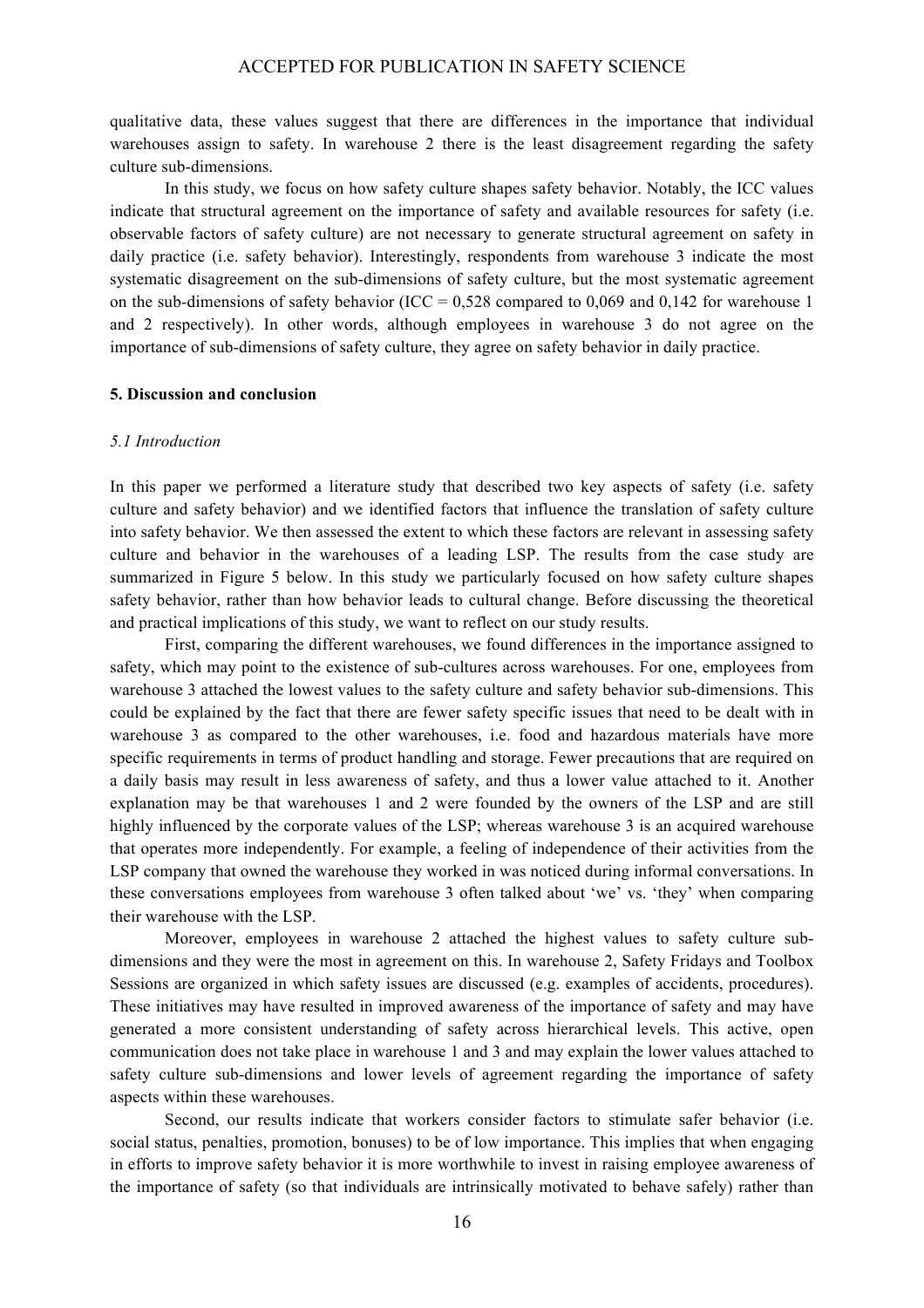trying to stimulate safe behavior through the use of extrinsic incentives. Such awareness can be created by for example organizing sessions in which safety issues are addressed (similar to the Toolbox sessions described above). The positive effects of such means of safety communication on safety behavior of employees have recently been confirmed in construction (Olson *et al*., 2016). In contrast, Zohar and Erev (2007) argue that in order to enhance safe behavior, it should be directly rewarded because employees often perceive higher direct benefits of unsafe behavior (such as being able to perform work faster or with less effort when safety procedures are not followed) compared to benefits of safe behavior (because of e.g. low risks of accidents/injuries, delayed impacts of behavior are discounted; (Vecchio-Sadus and Griffiths, 2004; Zohar and Erev, 2007)). In our study, the low value attached to stimulating factors can be attributed largely to the scores assigned by employees of warehouse 2, which were lower than the scores assigned by employees of warehouses 1 and 3. A strong existing safety culture in warehouse 2, in combination with a high value placed on safe behavior, may mean that warehouse 2 employees do not perceive high direct benefits from unsafe behavior. This could explain why there may be no need to directly reward them for safe behavior.

Third, technology sub-dimensions of both safety culture and safety behavior were among the most important sub-dimensions (in the top three for both aspects) by which to assess safety in the studied warehouses. Indeed, having safe equipment to work with and ensuring safety of equipment is especially important in warehouses as heavy equipment (e.g. forklift trucks, trucks) is often operated with workers standing nearby (De Koster *et al*., 2011).



**Figure 5.** Safety framework based on literature study and case study

 $*$  PE = People dimension, PR = Procedures dimension, T = Technology dimension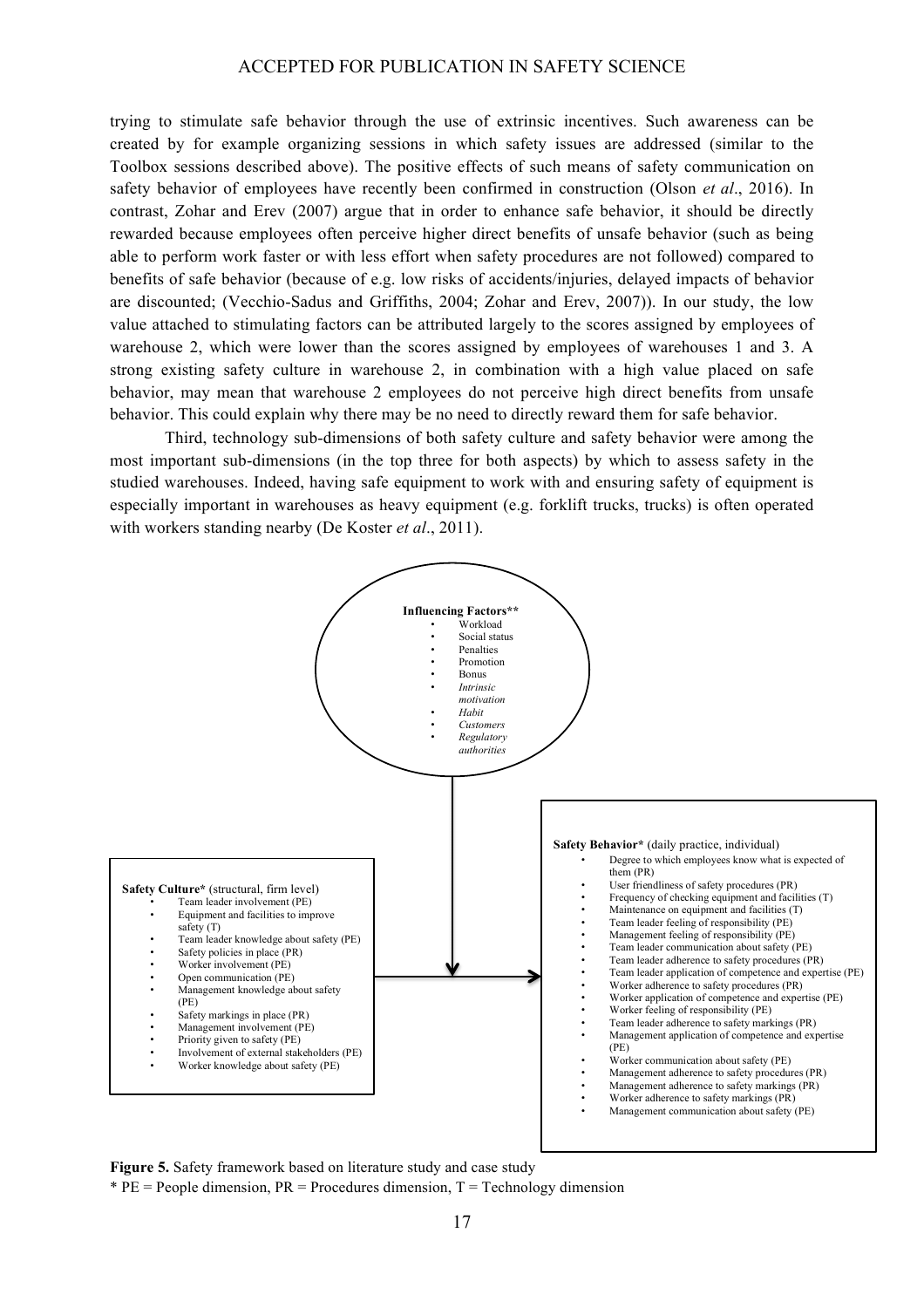\*\* The additional influencing factors found, are shown in *italics*

\*\*\* All sub-dimensions are ranked (top to bottom) from most important to least important

#### *5.2 Theoretical implications*

The results of this study have several theoretical implications. First, while logistics research has focused on safety in transportation, research on safety in warehouses is scarce (De Koster *et al.*, 2011). Also, a literature review by Fan *et al.* (2014) on safety in Operations Management does not report on safety in warehousing. This paper contributes to this literature gap by exploring how to assess and facilitate safety in warehouses. The proposed conceptual model serves as an empirical basis for future research. Thereby, this study answers a call for more research on safety in operational settings (Das *et al*., 2008).

Second, this research enriches safety literature in logistics by studying the observable part of safety culture, which reflects shared beliefs and values and emphasizes continuity and is enduring. This is different from safety climate, which can be seen as how a company's safety culture is visible to and perceived by the outside world, i.e. the perceived manifestation (snapshot) of the culture (Meyer and Reniers, 2016). Thereby, this study furthers understanding of two important concepts of safety (i.e. safety culture and safety behavior) that are not clearly distinguished in the literature (Myers *et al*., 2014), which seems to assume that a safety culture automatically translates into safety behavior (Guldenmund, 2000). More specifically, we propose that there are factors, which influence how safety culture shapes safety behavior. In this regard, we explained the important influence of employees' intrinsic motivation to behave safely and the workloads they face.

Third, this study shows the importance of measuring safety across different locations/branches. The finding that safety is valued differently in different warehouses suggests there may be subcultures within the firm. These sub-cultures may vary, e.g. one being more developed than another (Parker *et al.*, 2006). Calculating an overall safety culture score may generate crude results (Parker *et al.*, 2006): differences between branches may be averaged out, hiding underperforming/'bad' safety sub-cultures. Thus, although it is often noted that one overarching safety culture can be identified, subcultures have to be taken into account.

#### *5.3 Managerial implications*

This study also has several implications for practice. This study shows warehouse safety managers how to assess safety, how to facilitate the development of a safety culture, and how to translate a safety culture into safety behavior. First, the safety culture and safety behavior dimensions posed will help them to assess the current state of safety in their warehouses. Our results suggest that if there is a lesser need to behave safely, awareness of and value placed on safety decreases. Our data showed the importance of a supportive role of management when efforts are taken to develop a safety culture. Also, our results revealed that the safe behavior of managers as well as team leaders is important when developing safety behaviors in employees.

Second, with an understanding of the factors influencing the translation of safety culture into safety behavior safety managers are better equipped to facilitate safety in their warehouses. Our findings suggest that managers should take into account the importance of employee intrinsic motivation on safety behavior. This intrinsic motivation is especially important in the logistics industry as managers in this industry have relatively little control over the daily behavior of their employees (Edwards *et al*., 2013). Managers should also consider that a high employee workload could be an important barrier to positive safety behavior.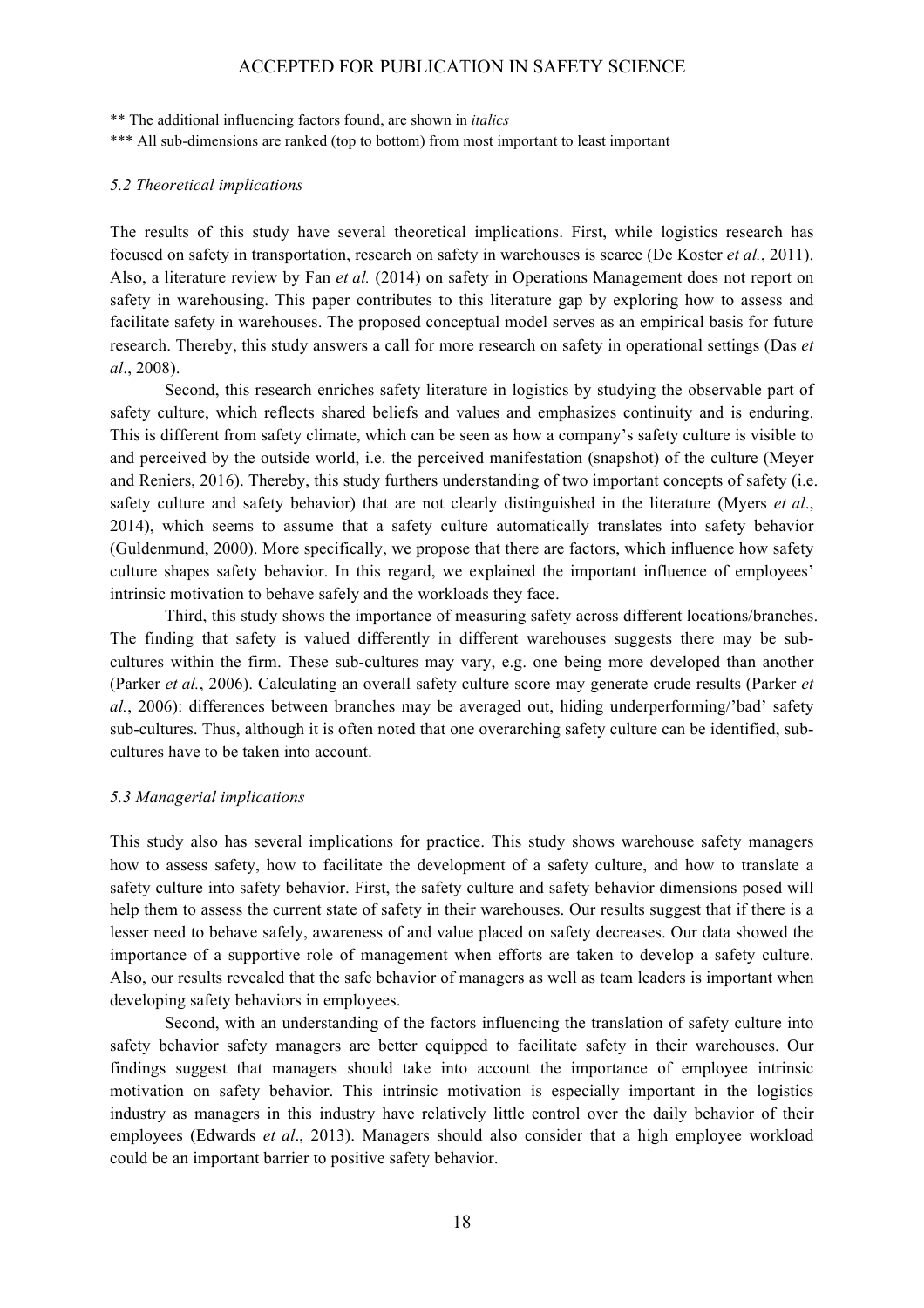Third, this study offers the LSP under study specific insight into the overall level of safety and the differences in safety per warehouse. While safety has become an important issue for the top management of this LSP, we found a difference in the development of safety between warehouses 1 and 2 versus warehouse 3. This may be due to the fact that warehouse 3 (and its existing safety culture and practices) was acquired after establishment. When efforts are taken to improve safety within the LSP, specific attention should be paid to warehouse 3 as there may be inherited culture and climate related differences between acquired warehouses and self-established ones.

### *5.4 Limitations and directions for future research*

This study has several limitations and offers directions for further research. A first limitation of our study design is that our case study research sample is limited. We interviewed a limited number of managers, team leaders, and workers from three warehouses owned by one LSP. While this was sufficient for our research purpose, which was exploratory in nature, more extensive research with a larger research sample is needed to strengthen conclusions.

A second limitation of our study design is that we observed a tendency for some respondents, especially those of the lowest hierarchical level, to indicate that everything regarding safety is fine. One possibility is that respondents were afraid of losing their jobs by giving a socially undesirable answer (i.e. by revealing that they or their superiors were not paying sufficient attention to safety), or that they did not have a sense of oversight on the situation and said that everything was fine by default (top management pointed out this possibility to us; they indicated that some workers follow procedures because they are told to do so but find it difficult to actively take charge of safety within their function). Future research could solve this issue by making the response process anonymous, e.g. by conducting a survey, and/or by performing an observation study.

Our research offers several other opportunities for further research. First, the conceptual model developed in this study serves as an empirical basis for future research to further develop the concepts of safety culture and safety behavior in warehouses. In this regard, one progression would be to develop and administer a survey instrument to provide insights in how to improve safety in warehouses and what the role is of leaders in this process. Regarding the sub-dimensions and their place in the conceptual model, factor analysis could provide insights in patterns underlying and correlations between sub-dimensions. This would contribute to the ongoing debate on the definition, and aspects, of safety culture (Edwards *et al.*, 2013). While such research opportunities are more often proposed in safety research, the next step would be to actually perform such a study.

Second, because our results show structural differences between acquired and self-established warehouses regarding the value that is placed on safety culture and safety behavior sub-dimensions, it would be interesting to investigate the difference between safety in an organization's self-established warehouses versus its acquired warehouses in more detail. Antonsen (2009), in this context, refers to a differentiation perspective, which holds that culture is something shared by a group but within subcultural boundaries (such as smaller groups within an organization as a whole). Future research could provide insights into why differences between warehouses (i.e. subcultures) exist and the possible safety implications. Studying the differences between sub-cultures in more detail is especially important since LSPs build their networks through acquisitions of other companies, which could include the acquisition of existing, and possibly different, safety cultures. Different subcultures could lead to significantly different safety outcomes across different warehouses (Edwards *et al*., 2013).

The low value attached to extrinsic factors to stimulate safe behavior may relate to the country in which this case study was conducted. The Netherlands has high standards for safe working, safe workplaces and ethics, and has relatively low corruption indices. As a result of the common value attached to safety employees in the Netherlands may perceive that extrinsic stimuli are not required to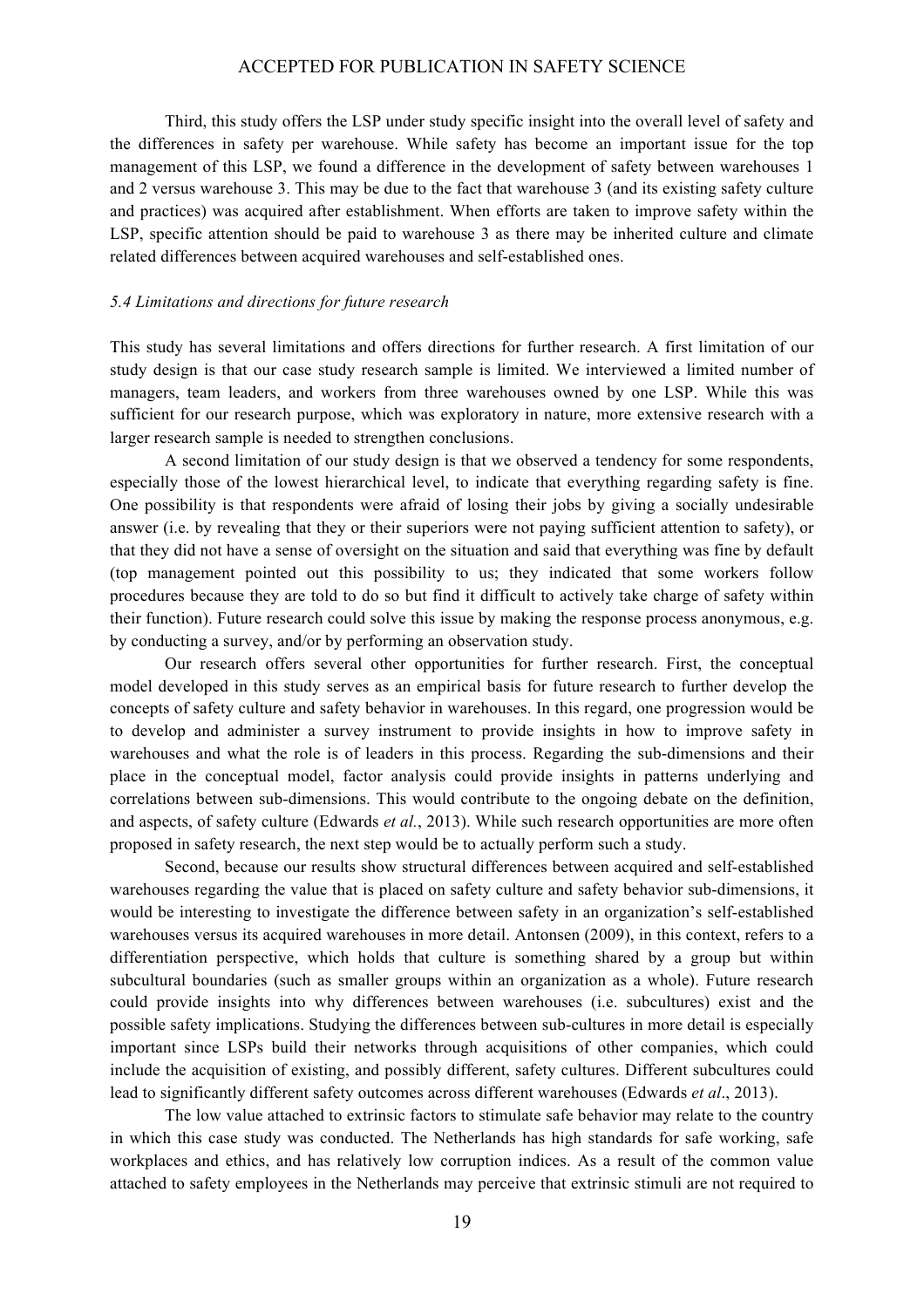work safely. In other countries (e.g. developing countries) the standards of safety and the value attached to safety throughout the society may not be as high. Because of this, employees in other countries may perceive extrinsic stimuli to work safely more important compared to employees in the Netherlands. The inclusion of other countries and backgrounds is required to explore potential differences in values attached to safety aspects identified in this study.

Moreover, based on our findings, we suggest additional research on safety culture and safety behavior. Overall we found a large spread in the respondents' answers. While this may be attributed (partly) to the research subject itself (as safety is by definition concerned with opinions and perceptions which can vary from person to person) and to differences between warehouses, we suggest more extensive research with a larger sample to gain insights into which factors contribute to this large spread. Such insights would be important for managers who aim to achieve a consensus and standard regarding safety within their organization. This complements Edwards *et al.* (2013) who argue that in industries where day-to-day behavior of employees is not tightly controlled and supervised, such as logistics, it may be of greater relevance to study employees' intrinsic commitment to safety rather than management practices, policies, and procedures.

#### *5.5 Concluding remarks*

In conclusion, our study contributes to existing literature by exploring how warehouse safety can be assessed and facilitated. Our findings especially show the importance of the involvement of team leaders to, and their knowledge about, safety and the importance of technology to prevent/minimize unsafe situations when efforts are taken to develop the safety culture. We also show that manager and team leader responsibility for safety and daily safety practices of especially team leaders are important aspects of safety behavior. The reason is that team leaders, as opposed to managers, are in daily contact with workers and are actively present in the warehouse; therefore, their safety behavior is considered more important by warehouse workers. Moreover, as our study explains, ensuring the safe working of equipment and facilities and monitoring and maintaining equipment and facilities are particularly important in warehouses where heavy equipment is used in close proximity of employees. Furthermore, we showed that intrinsic motivation of employees and employee workload are the main factors influencing the translation of a safety culture to safe behavior. We explained that extrinsic factors aimed at steering safety behavior are considered less important in contexts where a strong safety culture exists in combination with a high value placed on safety.

#### **6. References**

- Antonsen, S. (2009), "Safety culture and the issue of power", *Safety Science*, Vol. 47 No. 2, pp. 183– 191.
- Belayutham, S., González, V.A. and Yiu, T.W. (2016), "The dynamics of proximal and distal factors in construction site water pollution", *Journal of Cleaner Production*, Vol. 113, pp. 54–65.
- Bragatto, P.A., Ansaldi, S.M. and Agnello, P. (2015), "Small enterprises and major hazards: How to develop an appropriate safety management system", *Journal of Loss Prevention in the Process Industries*, Vol. 33, pp. 232–244.
- Brown, K.A. (1996), "Workplace safety: A call for research", *Journal of Operations Management*, Vol. 14 No. 2, pp. 157–171.
- Cantor, D.E. (2008), "Workplace safety in the supply chain: A review of the literature and call for research", *The International Journal of Logistics Management*, Vol. 19 No. 1, pp. 65–83.
- Choudhry, R.M., Fang, D. and Mohamed, S. (2007a), "Developing a model of construction safety culture", *Journal of Management Engineering*, Vol. 23 No. 4, pp. 207–212.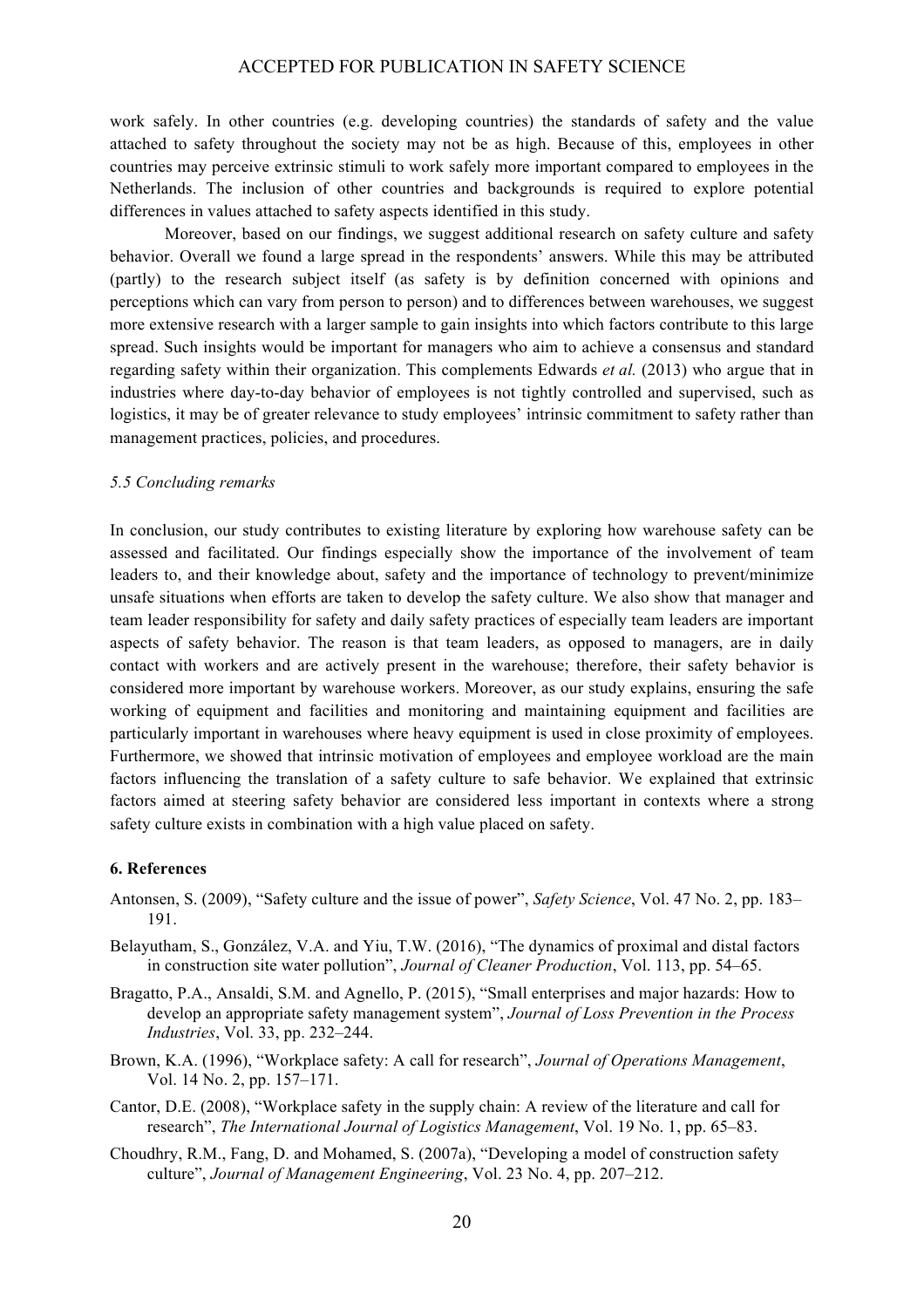- Choudhry, R.M., Fang, D. and Mohamed, S. (2007b), "The nature of safety culture: A survey of the state-of-the-art", *Safety Science*, Vol. 45 No. 10, pp. 993–1012.
- Christian, M.S., Bradley, J.C., Wallace, J.C. and Burke, M.J. (2009), "Workplace safety: A metaanalysis of the roles of person and situation factors.", *Journal of Applied Psychology*, Vol. 94 No. 5, pp. 1103–1127.
- Cicchetti, D. V. (1994), "Guidelines, criteria, and rules of thumb for evaluating normed and standardized assessment instruments in psychology", *Psychological Assessment*, Vol. 6 No. 4, pp. 284–290.
- Cigularov, K.P., Chen, P.Y. and Rosecrance, J. (2010), "The effects of error management climate and safety communication on safety: A multi-level study", *Accident Analysis & Prevention*, Vol. 42 No. 5, pp. 1498–1506.
- Clarke, S. (2000), "Safety culture: under-specified and overrated?", *International Journal of Management Reviews*, Vol. 2 No. 1, pp. 65–90.
- Cooper, M.D. (2000), "Towards a model of safety culture", *Safety Science*, Vol. 36 No. 2, pp. 111– 136.
- Cornelissen, P.A., Van Hoof, J.J. and Van Vuuren, M. (2014), "Enabling Employees to Work Safely: The Influence of Motivation and Ability in the Design of Safety Instructions", *Technical Communication*, Vol. 61 No. 4, pp. 232–244.
- Das, A., Pagell, M., Behm, M. and Veltri, A. (2008), "Toward a theory of the linkages between safety and quality", *Journal of Operations Management*, Vol. 26 No. 4, pp. 521–535.
- DeJoy, D.M. (2005), "Behavior change versus culture change: Divergent approaches to managing workplace safety", *Safety Science*, Vol. 43 No. 2, pp. 105–129.
- Douglas, M.A. and Swartz, S.M. (2009), "A multi-dimensional construct of commercial motor vehicle operators' attitudes toward safety regulations", *International Journal of Logistics Management*, Vol. 20 No. 2, pp. 278–293.
- Douglas, M.A. and Swartz, S.M. (2016), "Career stage and truck drivers' regulatory attitudes.", *International Journal of Logistics Management*, Vol. 27 No. 3, pp. 686–706.
- Edwards, J.R.D., Davey, J. and Armstrong, K. (2013), "Returning to the roots of culture: A review and re-conceptualisation of safety culture", *Safety Science*, Vol. 55, pp. 70–80.
- Eisenhardt, K. (1989), "Building Theories from Case Study Research", *The Academy of Management Review*, Vol. 14 No. 4, p. 532.
- Eisenhardt, K. and Graebner, M. (2007), "Theory building from case: opportunities and challenges", *The Academy of Management Journal*, Vol. 50 No. 1, pp. 25–32.
- Evans, B., Glendon, A.I. and Creed, P.A. (2007), "Development and initial validation of an Aviation Safety Climate Scale", *Journal of Safety Research*, Vol. 38 No. 6, pp. 675–682.
- Fan, D., Lo, C.K.Y., Ching, V. and Kan, C.W. (2014), "Occupational Health and Safety Issues in Operations Management: A Systematic and Citation Network Analysis Review", *International Journal of Production Economics*, Vol. 158, pp. 334–344.
- Farina, E., Bena, A. and Dotti, A. (2015), "Impact on safety of a preventive intervention in metalworking micro-enterprises", *Safety Science*, Vol. 71, pp. 292–297.
- Flin, R., Mearns, K., O'Connor, P. and Bryden, R. (2000), "Measuring safety climate: Identifying the common features", *Safety Science*, Vol. 34 No. 1–3, pp. 177–192.
- Fugas, C.S., Silva, S.A. and Meliá, J.L. (2012), "Another look at safety climate and safety behavior: Deepening the cognitive and social mediator mechanisms", *Accident Analysis and Prevention*, Vol. 45, pp. 468–477.
- Fuller, C. and Vassie, L.H. (2004), *Health and Safety Management: Principles and Best Practice*, Prentice Hall, Essex, UK.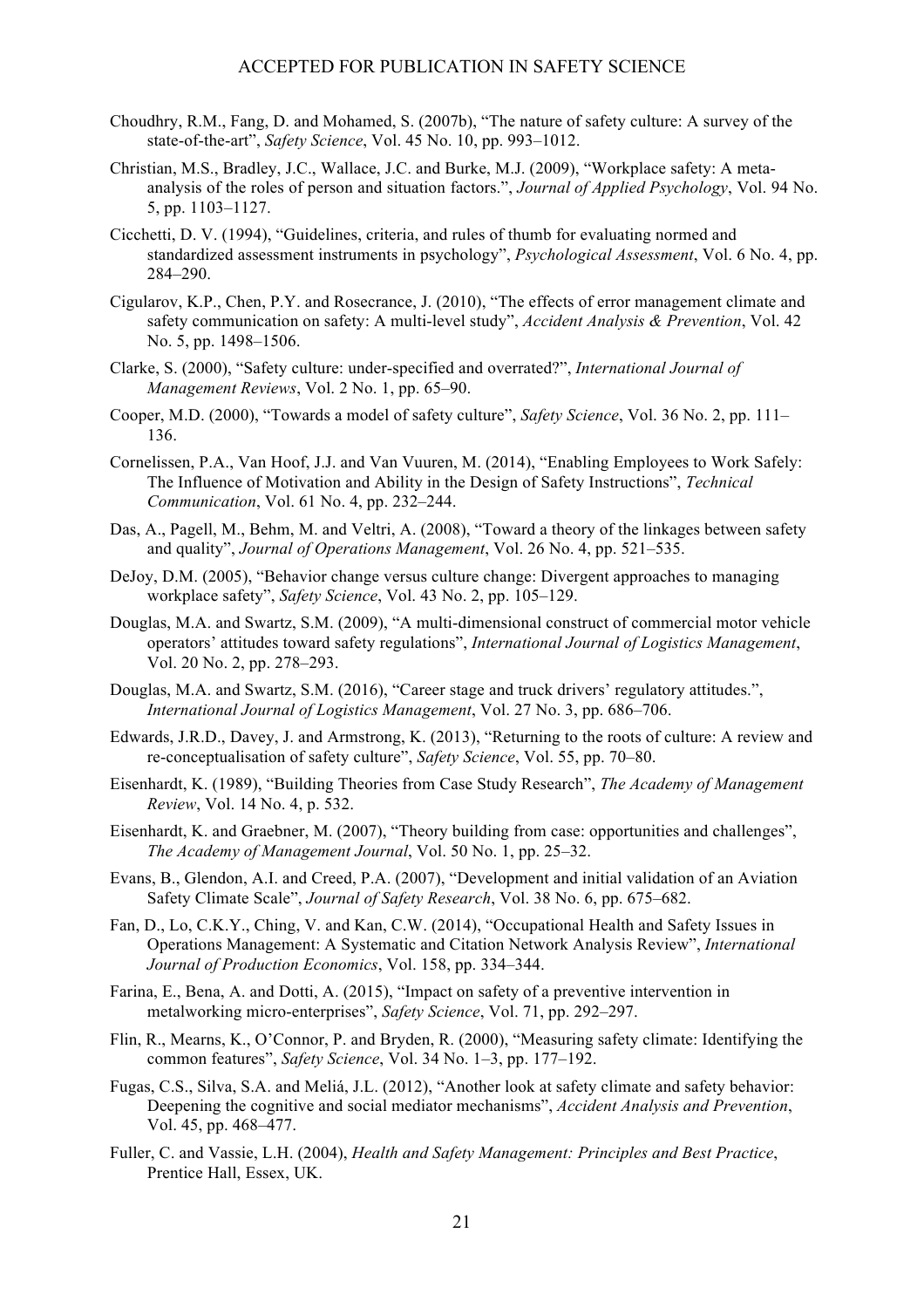- Geller, E.S. (1994), "Ten principles for achieving a Total Safety Culture", *Professional Safety*, Vol. 39 No. 9, pp. 18–25.
- Glaser, B. and Strauss, A. (1967), *The Discovery of Grounded Theory: Strategies in Qualitative Research*, Wiedenfeld and Nicholson, London.
- Glendon, A.I. and Stanton, N.A. (2000), "Perspectives on safety culture", *Safety Science*, Vol. 34 No. 1–3, pp. 193–214.
- Goode, N., Salmon, P.M., Lenné, M.G. and Hillard, P. (2014), "Systems thinking applied to safety during manual handling tasks in the transport and storage industry", *Accident Analysis and Prevention*, Vol. 68, pp. 181–191.
- Grytnes, R., Shibuya, H., Dyreborg, J., Grøn, S. and Cleal, B. (2016), "Too individualistic for safety culture? Non-traffic related work safety among heavy goods vehicle drivers", *Transportation Research Part F: Traffic Psychology and Behaviour*, Elsevier Ltd, Vol. 40, pp. 145–155.
- Guldenmund, F.W. (2000), "The nature of safety culture: A review of theory and research", *Safety Science*, Vol. 34 No. 1–3, pp. 215–257.
- Hale, A.R. (2000), "Culture's confusions", *Safety Science*, Vol. 34 No. 1–3, pp. 1–14.
- Hale, A.R., Guldenmund, F.W., van Loenhout, P.L.C.H. and Oh, J.I.H. (2010), "Evaluating safety management and culture interventions to improve safety: Effective intervention strategies", *Safety Science*, Vol. 48 No. 8, pp. 1026–1035.
- Hallgren, K.A. (2012), "Computing inter-rater reliability for observational data: An overview and tutorial", *Tutorials in Quantitative Methods for Psychology*, Vol. 8 No. 1, pp. 23–34.
- Hämäläinen, P., Leena Saarela, K. and Takala, J. (2009), "Global trend according to estimated number of occupational accidents and fatal work-related diseases at region and country level", *Journal of Safety Research*, Vol. 40 No. 2, pp. 125–139.
- He, X. and Song, L. (2012), "Status and future tasks of coal mining safety in China", *Safety Science*, Vol. 50 No. 4, pp. 894–898.
- Hennink, M., Hutter, I. and Bailey, A. (2011), *Qualitative Research Methods*, SAGE Publications, London.
- Hermann, J. a., Ibarra, G. V. and Hopkins, B.L. (2010), "A Safety Program That Integrated Behavior-Based Safety and Traditional Safety Methods and Its Effects on Injury Rates of Manufacturing Workers", *Journal of Organizational Behavior Management*, Vol. 30 No. 1, pp. 6–25.
- Hopkins, A. (2006), "Studying organisational cultures and their effects on safety", *Safety Science*, Vol. 44 No. 10, pp. 875–889.
- International Nuclear Safety Advisory Group. (1991), *Safety Culture: Safety Series No. 75-INSAG-4*, International atomic energy agency, Vienna, Austria.
- ISO 31000:2009. (2009), *International Standard, Risk Management - Principles and Guidelines*, Geneva, Switzerland.
- Kemp, E., Kopp, S.W. and Kemp, E. (2013), "Six days on the road: Will I make it home safe tonight? Examining attitudes toward commercial transportation regulation and safety", *The International Journal of Logistics Management*, Vol. 24 No. 2, pp. 210–229.
- Kines, P., Andersen, D., Andersen, L.P., Nielsen, K. and Pedersen, L. (2013), "Improving safety in small enterprises through an integrated safety management intervention", *Journal of Safety Research*, Vol. 44 No. 1, pp. 87–95.
- De Koster, R.B.M., Stam, D. and Balk, B.M. (2011), "Accidents happen: The influence of safetyspecific transformational leadership, safety consciousness, and hazard reducing systems on warehouse accidents", *Journal of Operations Management*, Vol. 29 No. 7–8, pp. 753–765.
- Liao, M.Y. (2015), "Safety Culture in commercial aviation: Differences in perspective between Chinese and Western pilots", *Safety Science*, Vol. 79, pp. 193–205.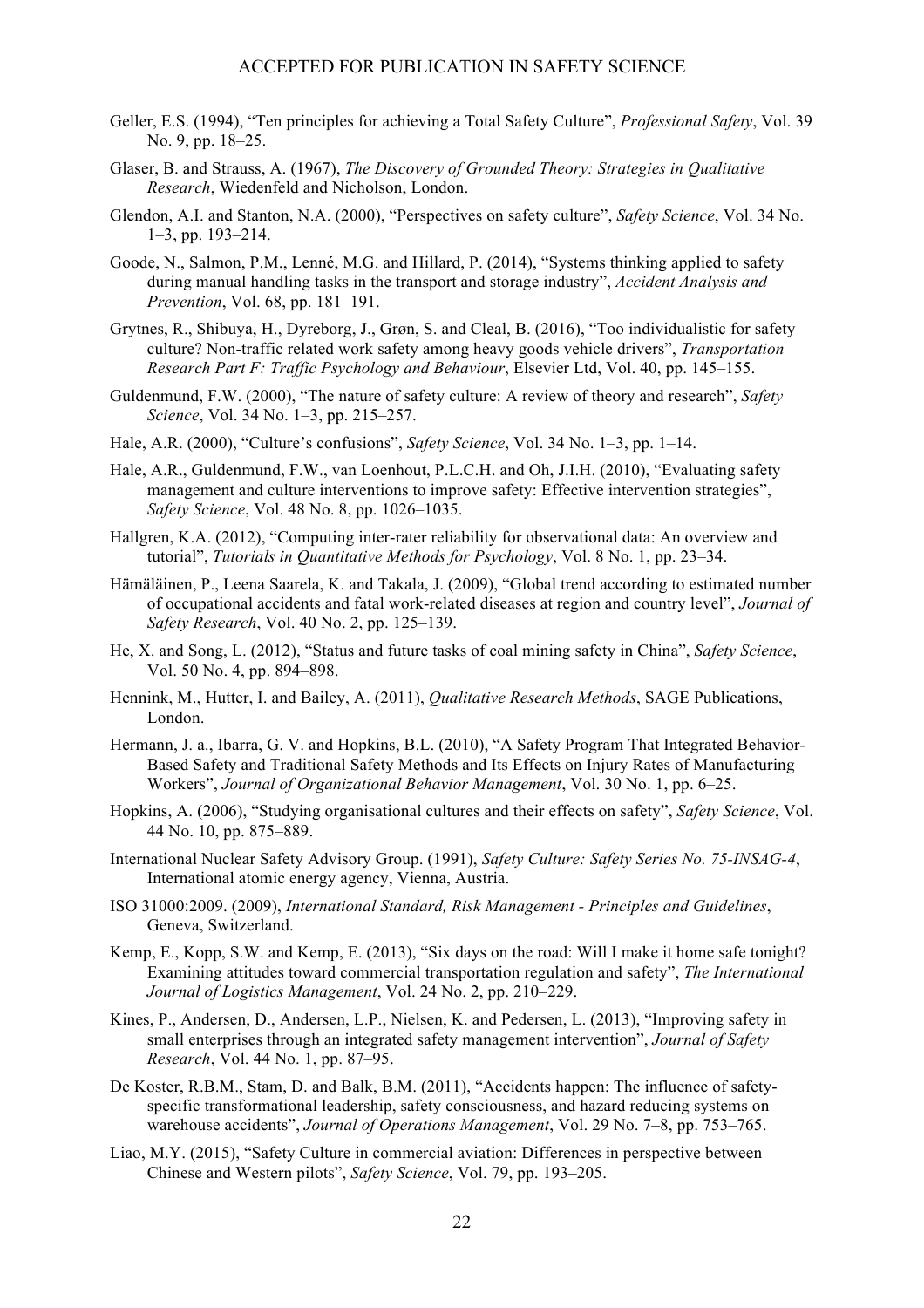- Lo, C.K.Y., Pagell, M., Fan, D., Wiengarten, F. and Yeung, A.C.L. (2014), "OHSAS 18001 certification and operating performance: The role of complexity and coupling", *Journal of Operations Management*, Vol. 32 No. 5, pp. 268–280.
- Mearns, K.J., Whitaker, S.M. and Flin, R. (2003), "Safety climate, safety management practice and safety performance in offshore environments", *Safety Science*, Vol. 41 No. 8, pp. 641–680.
- Meredith, J. (1998), "Building operations management theory through case and field research", *Journal of Operations Management*, Vol. 16, pp. 441–454.
- Meyer, T. and Reniers, G. (2016), *Engineering Risk Management*, 2nd ed., De Gruyter, Berlin, Germany.
- Miles, H. and Huberman, M. (1994), *Qualitative Data Analysis: A Sourcebook*, Sage Publications, Beverly Hills, CA.
- Morillas, R.M., Rubio-Romero, J.C. and Fuertes, A. (2013), "A comparative analysis of occupational health and safety risk prevention practices in Sweden and Spain", *Journal of Safety Research*, Vol. 47, pp. 57–65.
- Myers, D.J., Nyce, J.M. and Dekker, S.W.A. (2014), "Setting culture apart: Distinguishing culture from behavior and social structure in safety and injury research", *Accident Analysis and Prevention*, Vol. 68, pp. 25–29.
- National Safety Council. (1978), *Accident Prevention Manual for Industrial Operations*, 7th ed., Chicago, USA.
- Nenonen, S. (2013), "An operational model of safety management for service providers in manufacturing industry", *The Service Industries Journal*, Vol. 33 No. 1, pp. 99–114.
- O'Connor, P., O'Dea, A., Kennedy, Q. and Buttrey, S.E. (2011), "Measuring safety climate in aviation: A review and recommendations for the future", *Safety Science*, Vol. 49 No. 2, pp. 128– 138.
- Occupational Safety and Health Administration. (2004), *Worker Safety Series: Warehousing*.
- Olson, R., Varga, A., Cannon, A., Jones, J., Gilbert-Jones, I. and Zoller, E. (2016), "Toolbox talks to prevent construction fatalities: Empirical development and evaluation", *Safety Science*, Vol. 86, pp. 122–131.
- Pagell, M., Dibrell, C., Veltri, A. and Maxwell, E. (2014), "Is an efficacious operation a safe operation: The role of operational practices in worker safety outcomes", *IEEE Transactions on Engineering Management*, Vol. 61 No. 3, pp. 511–521.
- Pagell, M., Johnston, D., Veltri, A., Klassen, R. and Biehl, M. (2014), "Is safe production an oxymoron?", *Production and Operations Management*, Vol. 23 No. 7, pp. 1161–1175.
- Parker, D., Lawrie, M. and Hudson, P. (2006), "A framework for understanding the development of organisational safety culture", *Safety Science*, Vol. 44 No. 6, pp. 551–562.
- Paul, P.S. and Maiti, J. (2007), "The role of behavioral factors on safety management in underground mines", *Safety Science*, Vol. 45 No. 4, pp. 449–471.
- Paulhus, D.L. (1991), "Measurement and control of response bias", in Robinson, J., Shaver, P. and Wrightsman, L. (Eds.), *Measures of Personality and Social Psychological Attitudes*, San Diego, CA, pp. 17–60.
- Reniers, G.L.L. (2010), *Multi-Plant Safety and Security Management in the Chemical and Process Industries*, Weinheim, Germany.
- Reniers, G.L.L., Cremer, K. and Buytaert, J. (2011), "Continuously and simultaneously optimizing an organization's safety and security culture and climate: The Improvement Diamond for Excellence Achievement and Leadership in Safety & Security (IDEAL S&S) model", *Journal of Cleaner Production*, Vol. 19 No. 11, pp. 1239–1249.
- Richter, A. and Koch, C. (2004), "Integration, differentiation and ambiguity in safety cultures", *Safety*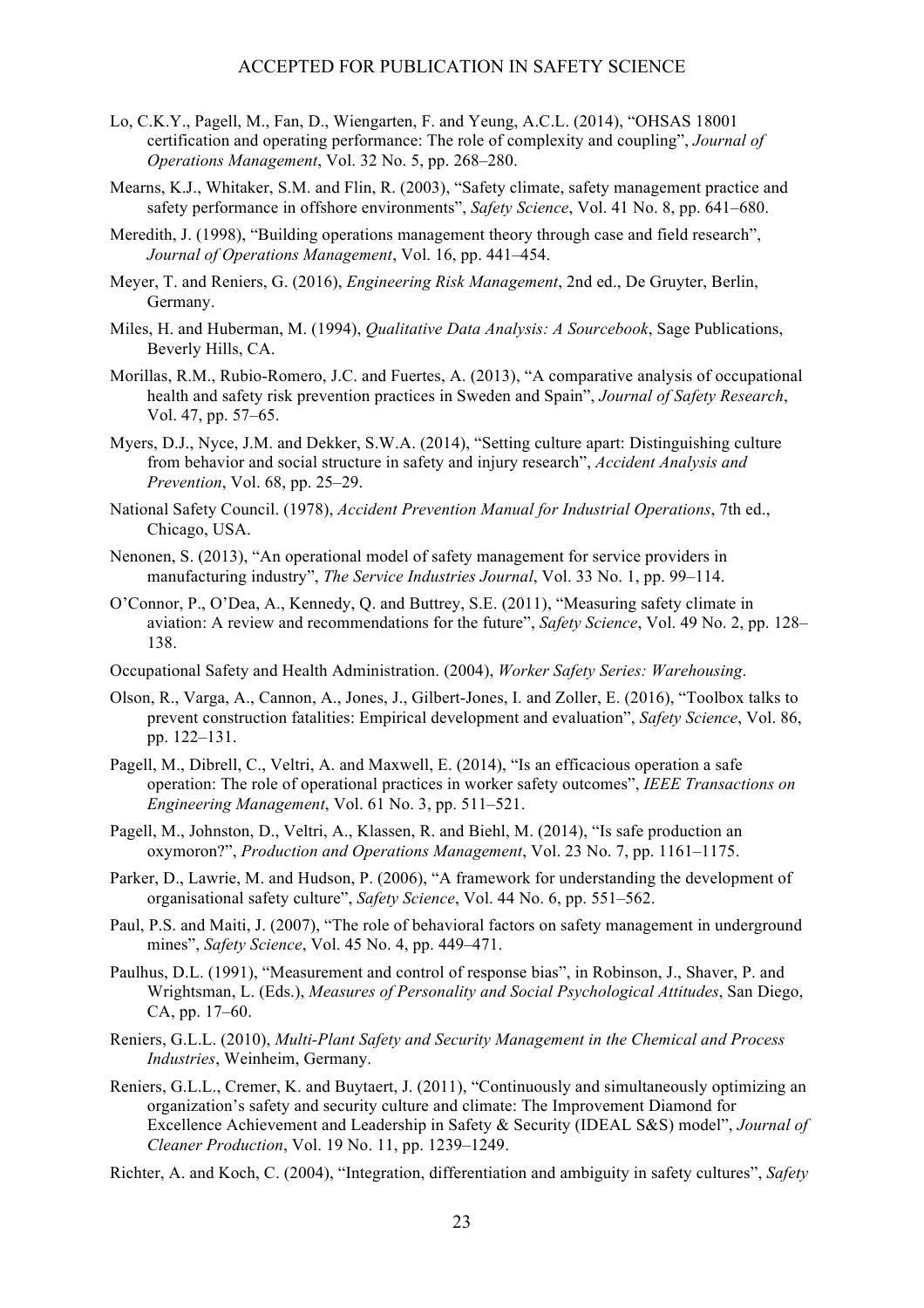*Science*, Vol. 42 No. 8, pp. 703–722.

Saleh, J.H. and Cummings, A.M. (2011), "Safety in the mining industry and the unfinished legacy of mining accidents: Safety levers and defense-in-depth for addressing mining hazards", *Safety Science*, Vol. 49 No. 6, pp. 764–777.

Schein, E.H. (2010), *Organizational Culture and Leadership*, 4th ed., Jossey-Bass, San Francisco, CA.

- Shen, Y., Tuuli, M.M., Xia, B., Koh, T.Y. and Rowlinson, S. (2015), "Toward a model for forming psychological safety climate in construction project management", *International Journal of Project Management*, Vol. 33 No. 1, pp. 223–235.
- Sörensen K., Janssens G.K., Lasgaa M., Witlox F., "Sustainable Chemical Warehousing", In: Management Principles of Sustainable Industrial Chemistry (edited by: Reniers, Sörensen, Vrancken), Wiley-VCH: Weinheim, Germany.
- Strauch, B. (2015), "Can we examine safety culture in accident investigations, or should we?", *Safety Science*, Vol. 77, pp. 102–111.
- Stuart, I., McCutcheon, D., Handfield, R., McLachlin, R. and Samson, D. (2002), "Effective case research in operations management: A process perspective", *Journal of Operations Management*, Vol. 20, pp. 419–433.
- U.S. Bureau of Labor Statistics. (2015), *Census of Fatal Occupational Injuries (CFOI) 2014*, available at: http://www.bls.gov/iif/oshwc/cfoi/cfch0013.pdf.
- Vecchio-Sadus, A.M. and Griffiths, S. (2004), "Marketing strategies for enhancing safety culture", *Safety Science*, Vol. 42 No. 7, pp. 601–619.
- Veltri, A., Pagell, M., Johnston, D., Tompa, E., Robson, L., Amick, B.C., Hogg-Johnson, S., et al. (2013), "Understanding safety in the context of business operations: An exploratory study using case studies", *Safety Science*, Vol. 55, pp. 119–134.
- Vierendeels, G., Reniers, G.L.L., Van Nunen, K. and Ponnet, K. (2016), *An Integrative Conceptual Framework for Safety Culture: The Egg Aggregated Model (TEAM) of Safety Culture*.
- Vinodkumar, M.N. and Bhasi, M. (2009), "Safety climate factors and its relationship with accidents and personal attributes in the chemical industry", *Safety Science*, Vol. 47 No. 5, pp. 659–667.
- Voss, C., Tsikriktsis, N. and Frohlich, M. (2002), "Case research in operations management", *International Journal of Operations & Production Management*, Vol. 22 No. 2, pp. 195–219.
- Vredenburgh, A.G. (2002), "Organizational safety: Which management practices are most effective in reducing employee injury rates?", *Journal of Safety Research*, Vol. 33 No. 2, pp. 259–276.
- de Vries, J., de Koster, R., Rijsdijk, S. and Roy, D. (2017), "Determinants of safe and productive truck driving: Empirical evidence from long-haul cargo transport", *Transportation Research Part E: Logistics and Transportation Review*, Elsevier Ltd, Vol. 97, pp. 113–131.
- de Vries, J., de Koster, R. and Stam, D. (2016), "Safety Does Not Happen by Accident: Antecedents To A Safer Warehouse", *Production and Operations Management*, Vol. 25 No. 8, pp. 1377– 1390.
- Wiegmann, D. a, Zhang, H., Von Thaden, T.L., Sharma, G. and Gibbons, A.M. (2004), "Safety culture: An integrative review", *The International Journal of Aviation Psychology*, Vol. 14 No. 2, pp. 117–134.
- Wills, A.R., Watson, B. and Biggs, H.C. (2006), "Comparing safety climate factors as predictors of work-related driving behavior", *Journal of Safety Research*, Vol. 37 No. 4, pp. 375–383.
- Yin, R. (2009), *Case Study Research: Design and Methods*, 4th ed., Sage Publications, Thousand Oaks, CA.
- Zhang, H., Wiegmann, D.A., Von Thaden, T.L., Sharma, G. and Mitchell, A.A. (2002), "Safety culture: A concept in chaos?", *Proceedings of the Human Factors and Ergonomics Society Annual Meeting*, Vol. 46 No. 15, pp. 1404–1408.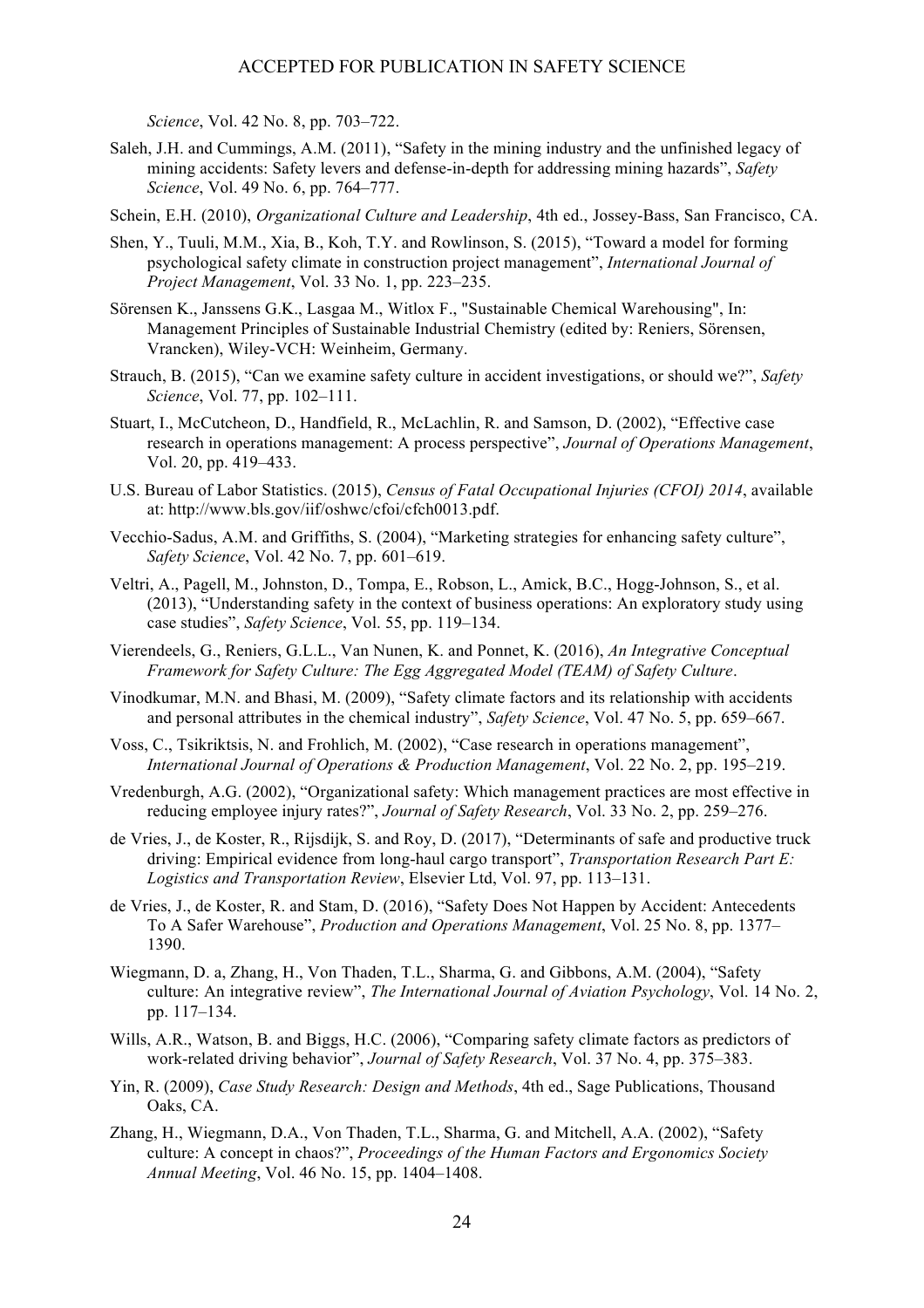- Zohar, D. (1980), "Safety climate in industrial organizations: Theoretical and applied implications", *Journal of Applied Psychology*, Vol. 65 No. 1, pp. 96–102.
- Zohar, D. and Erev, I. (2007), "On the difficulty of promoting workers' safety behaviour: overcoming the underweighting of routine risks", *International Journal of Risk Assessment and Management*, Vol. 7 No. 2, p. 122.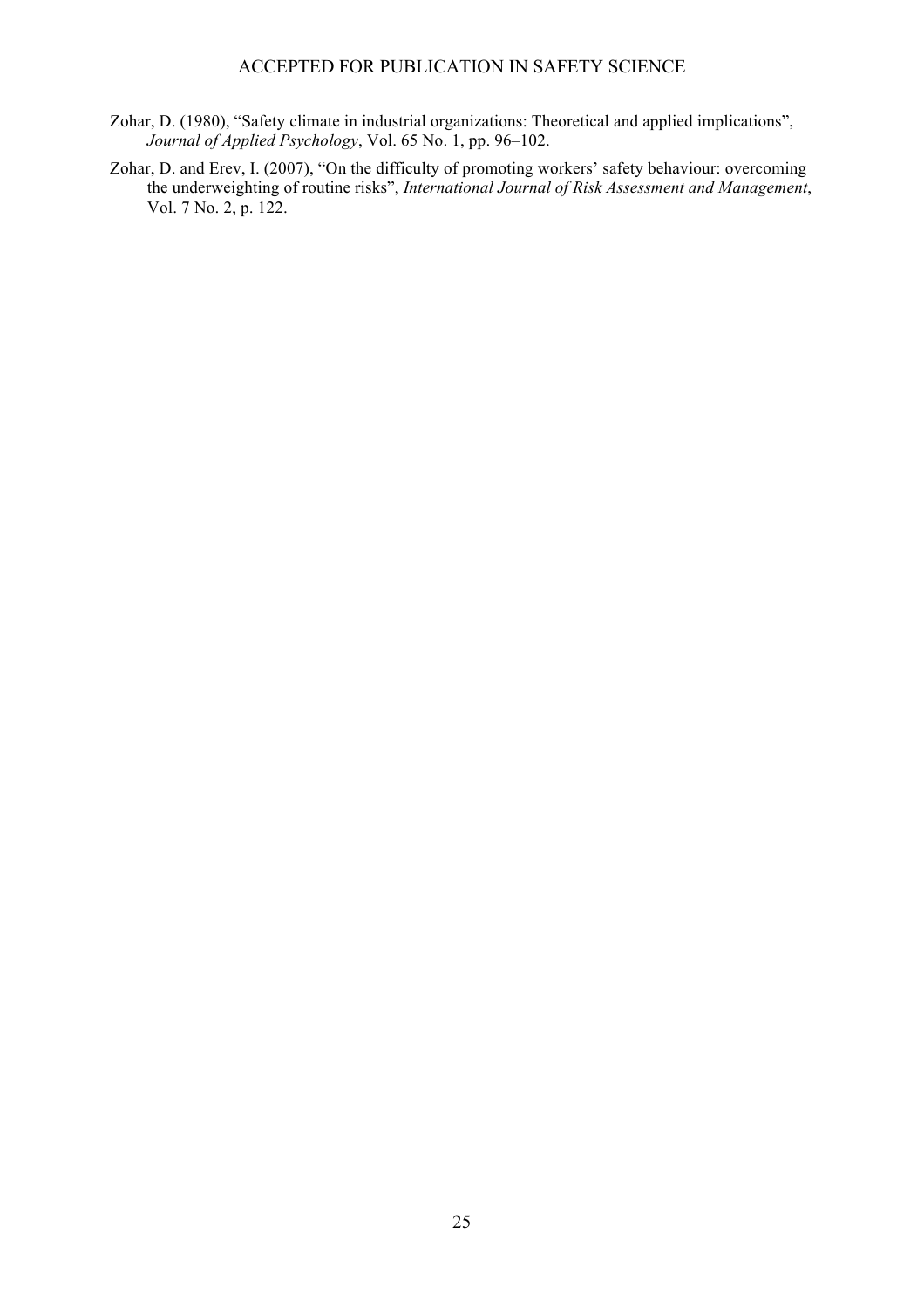### **Appendix A: Questionnaire**

Since the questionnaire was held in Dutch, below we present the English translation (performed by the four authors). In this questionnaire, when we refer to safety, we specifically mean safety in the warehouse. A five point Likert scale is used to indicate the extent to which respondents agree with each proposition, where 1 means totally disagree, 2 means disagree, 3 means neutral (i.e. nor disagree nor agree), 4 means agree, and 5 means totally agree.

### **Safety Culture**

- 1. What do you think safety in the warehouse is about? Can you give as many examples as possible?
- 2. Based on what do you notice that safety is found important in the warehouse?
- 3. Based on what do you notice that safety is not considered important, or not considered important enough?

### *Propositions (fill in a number from 1 to 5)*

- 1. The degree to which management is involved in safety, reflects the importance of safety. 2. The degree to which management has knowledge about safety and is trained on safety,
- reflects the importance of safety.
- 3. The degree to which management involves team leaders in safety, reflects the importance of safety.
- 4. The degree to which team leaders have knowledge about safety and are trained on safety, reflects the importance of safety.
- 5. The degree to which managers and team leaders involve workers in safety, reflects the importance of safety.
- 6. The degree to which workers have knowledge about safety and are trained on safety, reflects the importance of safety.
- 7. The degree to which management involves external parties specialised in safety, in safety, reflects the importance of safety.
- 8. The degree to which we can speak open and honest about safety, reflects the importance of safety.
- 9. The degree to which there are safety procedures in the warehouse (for example the about the safe storage of materials, wearing safety clothing, safe working with a forklift truck or evacuation procedures) reflects the importance of safety.
- 10. The degree to which priority is given to safety, reflects the importance of safety.
- 11. The degree to which the forklift truck, the loading dock and the rest of the warehouse are provided with safety markings, reflects the importance of safety.
- 12. The degree to which safety material is on hand to work safe (e.g. safety clothing, helmets, gloves), reflects the importance of safety.

### **Safety Behavior**

- 1. Based on which factors do you notice that working in the warehouse is safe? Can you give examples?
- 2. Based on which factors do you notice that working in the warehouse is not always safe? Can you give examples?

#### *Propositions (fill in a number from 1 to 5)*

- 1. The management feels responsible for safety.
- 2. The management applies its knowledge on safety.
- 3. The management communicates well about safety.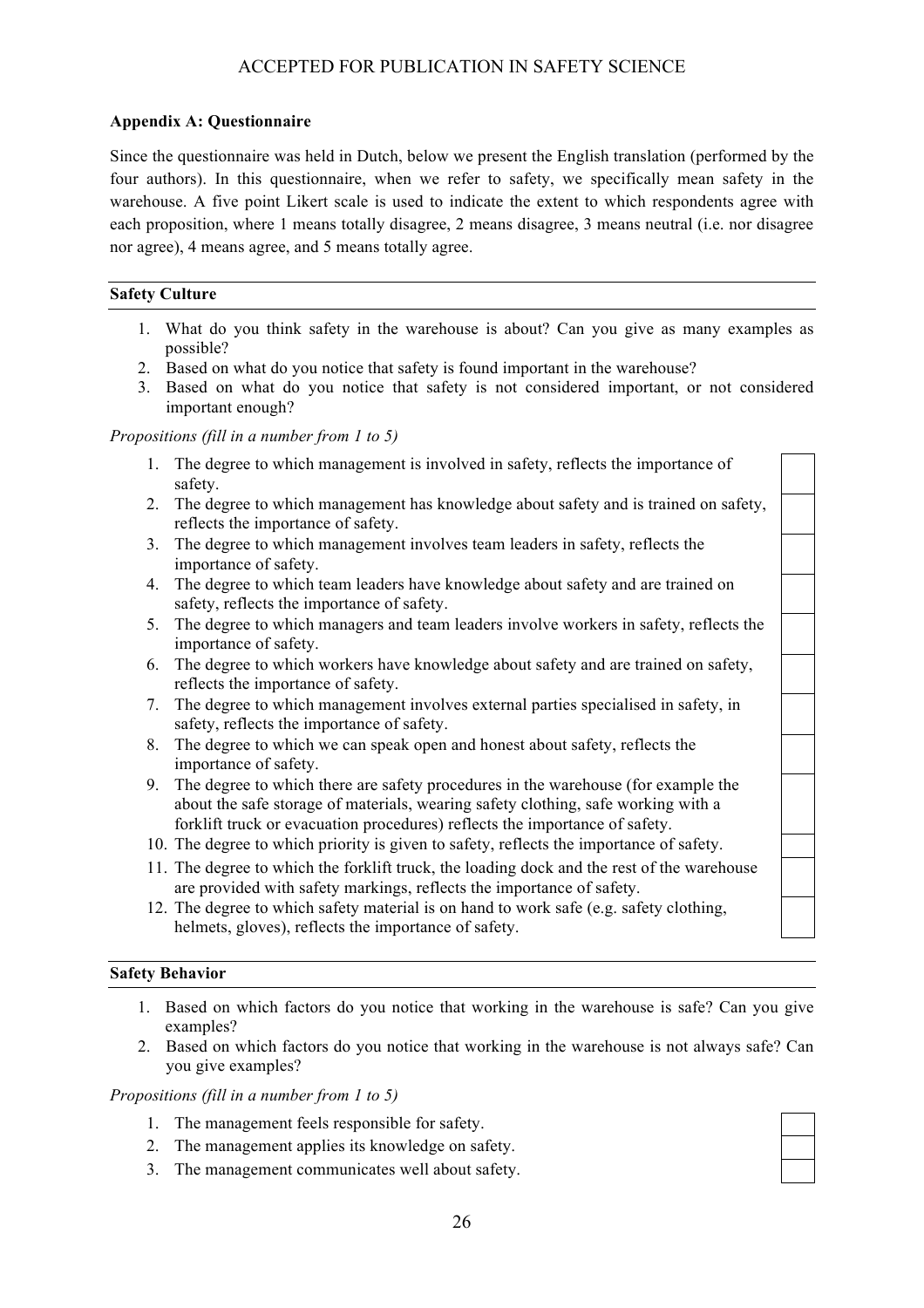- 4. The management adheres to the safety procedures.
- 5. The management adheres to the safety markings.
- 6. The team leaders feel responsible for safety.
- 7. The team leaders apply their knowledge on safety.
- 8. The team leaders communicate well about safety.
- 9. The team leaders adhere to the safety procedures.
- 10. The team leaders adhere to the safety markings.
- 11. The workers feel responsible for safety.
- 12. The workers apply their knowledge on safety.
- 13. The workers communicate well about safety.
- 14. The workers adhere to the safety procedures.
- 15. The workers adhere to the safety markings.
- 16. I know what is expected of me concerning safety.
- 17. Safety procedures are easy to apply in practice.
- 18. It is regularly being checked if the materials that we work with in the warehouse and the warehouse itself are safe.
- 19. Regularly maintenance is paid on the materials that we work with in the warehouse and the warehouse itself.

### **Factors Influencing The Translation Of Safety Culture Into Safety Behavior**

Note: the first set of propositions was discussed to gain additional understanding on employees' perceptions about themselves. The second and third set of propositions were asked to gain additional understanding of the perception of employees higher in hierarchy on employees lower in hierarchy. Because the scores of these propositions are not visualised in a graph, no abbreviations are related to them.

- 1. What are reasons for you to exactly do what is required of you in terms of safety?
- 2. Can you give example where you to do more than is required of you in terms of safety? Why do you do this?
- 3. Can you give examples where you do less than is required of you in terms of safety? Why do you do this?

*Propositions for managers, team leaders, and workers (about themselves; fill in a number from 1 to 5)*

- 1. When I am busy, I find doing my job more important than safety.
- 2. If I would gain social status by behaving safely, I would behave safer than I do now.
- 3. If I would receive a bonus for safe behavior, I would behave safer than I do now.
- 4. If I would receive a penalty for not behaving safely, I would behave safer than I do now.
- 5. If I could make promotion by behaving safely, I would behave safer than I do now.

### *Propositions for managers (fill in a number from 1 to 5)*

- 1. Team leaders would behave safer if they would have less work pressure.
- 2. Team leaders would behave safer if they would gain social status by behaving safe.
- 3. Team leaders would behave safer if they would receive a bonus for safe behavior.
- 4. Team leaders would behave safer if they would receive a penalty for unsafe behavior.
- 5. Team leaders would behave safer if they would be eligible for promotion by behaving safely.

*Propositions for managers and team leaders (fill in a number from 1 to 5)*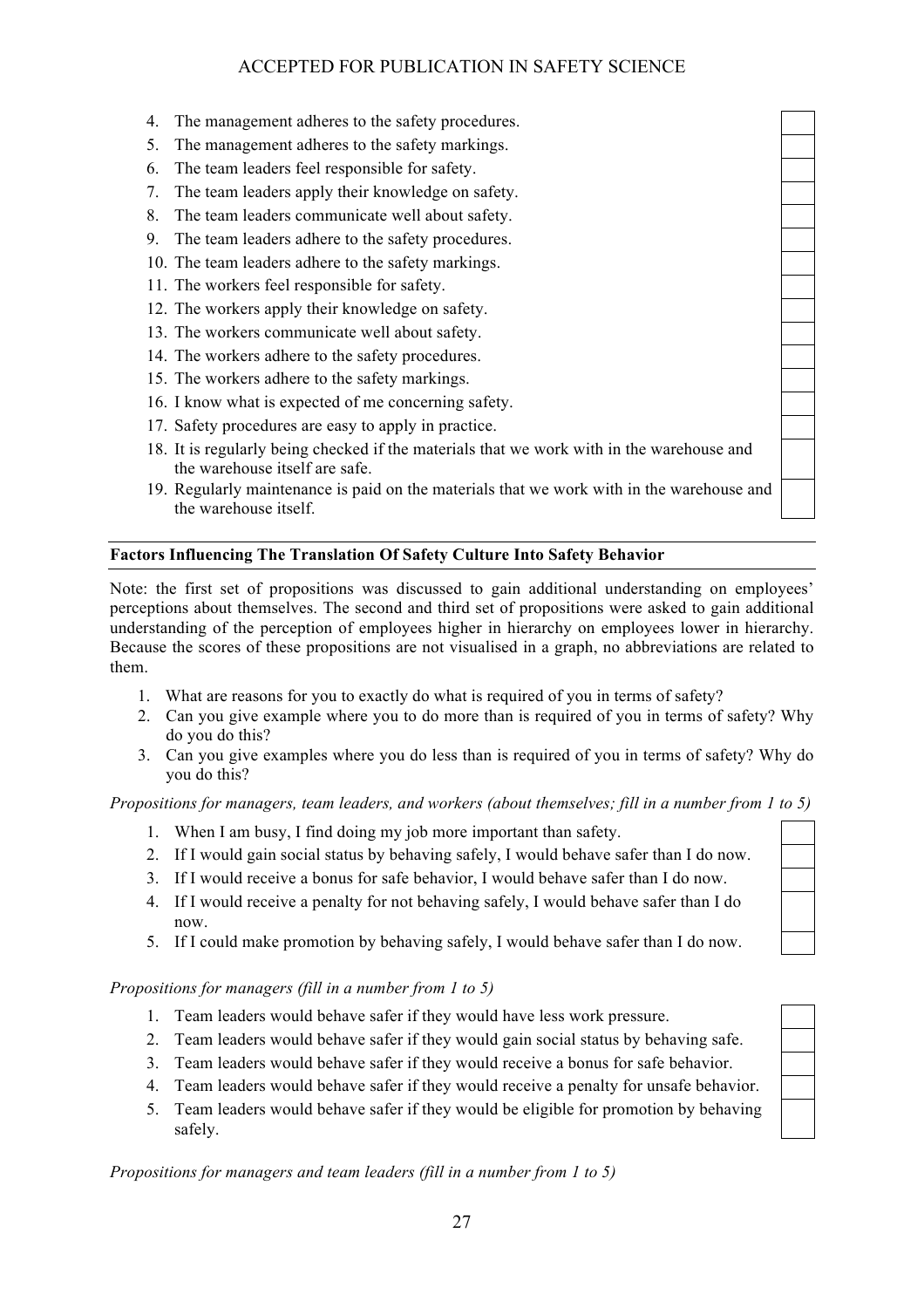- 1. Workers would behave safer if they have less work pressure.
- 2. Workers would behave safer if they gain social status by behaving safely.
- 3. Workers would behave safer if they receive a bonus for safe behavior.
- 4. Workers would behave safer if they receive a fine for unsafe behavior.
- 5. Workers would behave safer if they could make promotion by behaving safely.

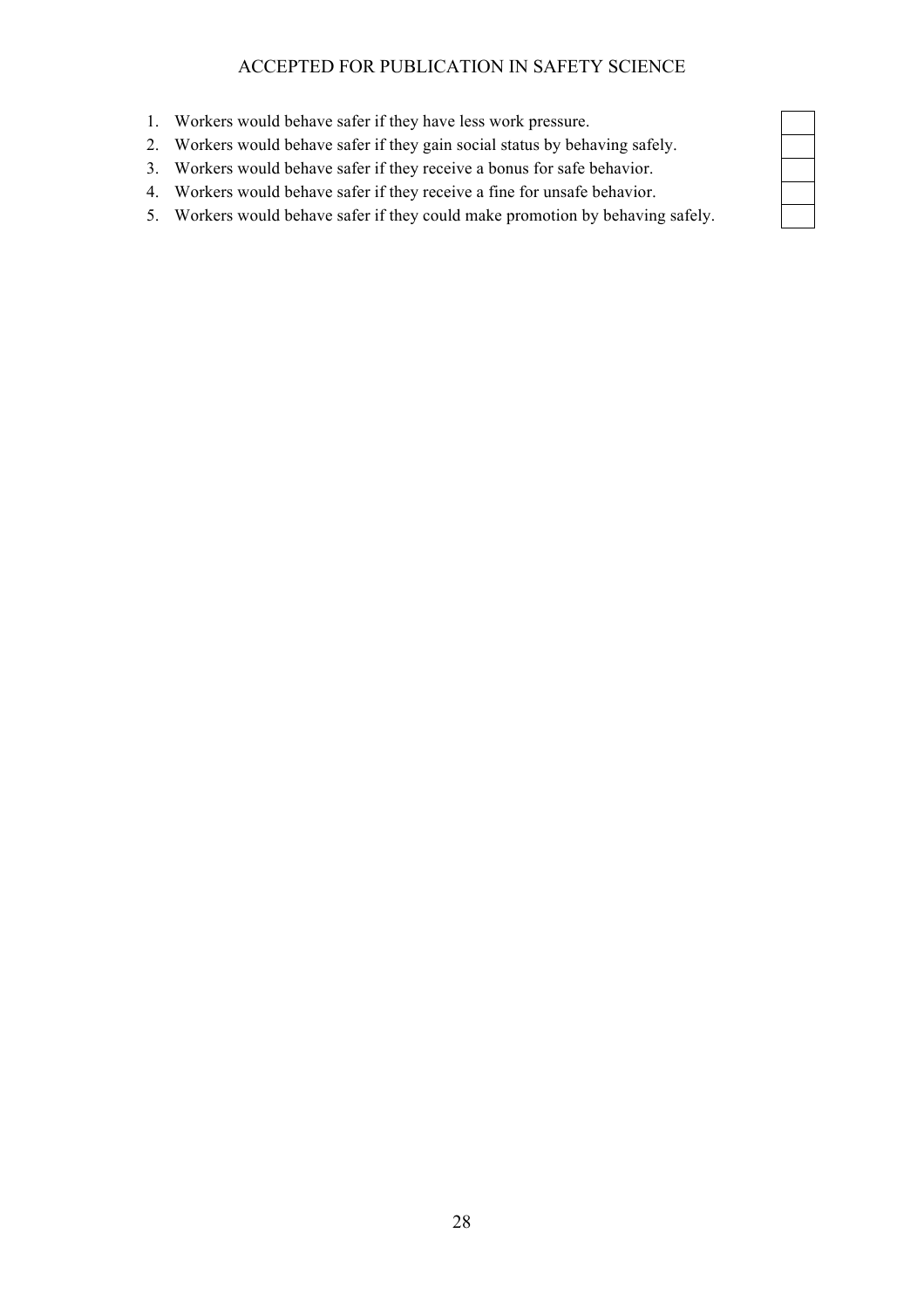| Importance | Sub-dimension of safety culture                       | Score*  |                    |                    |                    |  |
|------------|-------------------------------------------------------|---------|--------------------|--------------------|--------------------|--|
|            |                                                       | Average | <b>Warehouse 1</b> | <b>Warehouse 2</b> | <b>Warehouse 3</b> |  |
| High       | Team leader involvement                               | 4.35    | 4.38               | 4.67               | 3.83               |  |
|            | Equipment and facilities to ensure and improve safety | 4.28    | 4.22               | 4.60               | 3.83               |  |
|            | Team leader knowledge about safety                    | 4.20    | 4.44               | 4.20               | 3.83               |  |
|            | Safety procedures in place                            | 4.16    | 4.33               | 4.50               | 3.33               |  |
|            | Worker involvement                                    | 4.12    | 4.22               | 4.40               | 3.50               |  |
|            | Open communication                                    | 4.12    | 4.33               | 4.30               | 3.67               |  |
|            | Management knowledge about safety                     | 4.08    | 4.38               | 4.20               | 3.83               |  |
|            | Safety markings in place                              | 4.04    | 3.89               | 4.40               | 3.67               |  |
|            | Management involvement                                | 4.00    | 3.89               | 4.30               | 3.67               |  |
| Medium     | Priority given to safety                              | 3.96    | 4.25               | 4.20               | 3.17               |  |
|            | Involvement of external stakeholders                  | 3.95    | 4.14               | 4.20               | 3.20               |  |
|            | Worker knowledge about safety                         | 3.88    | 4.11               | 4.20               | 3.00               |  |

# **Appendix B: Scores of sub-dimensions of safety culture**

\* High = Score  $\geq$  4, Medium = 3  $\leq$  Score  $\leq$  4, Low = Score  $\leq$  3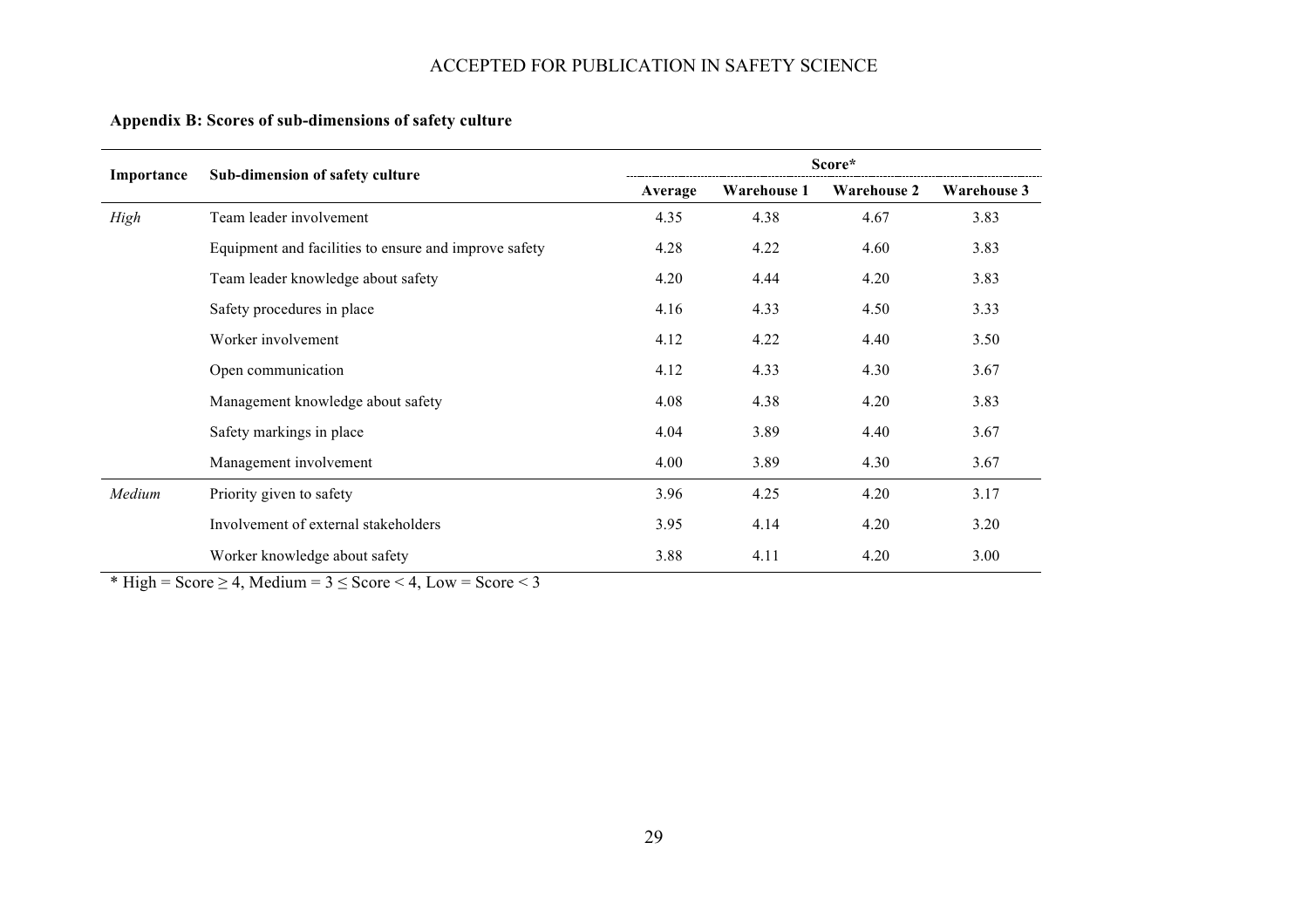|            | Safety behavior sub-dimension                                                  | Score*  |                    |                    |                    |  |
|------------|--------------------------------------------------------------------------------|---------|--------------------|--------------------|--------------------|--|
| Importance |                                                                                | Average | <b>Warehouse 1</b> | <b>Warehouse 2</b> | <b>Warehouse 3</b> |  |
| High       | Degree to which employees know what is expected of them                        | 4.40    | 4.44               | 4.60               | 4.00               |  |
|            | User friendliness of safety procedures                                         | 4.40    | 4.33               | 3.90               | 3.67               |  |
|            | Frequency of checking the functioning of equipment and facilities              | 4.36    | 3.89               | 4.80               | 4.33               |  |
|            | Maintenance on equipment and facilities                                        | 4.36    | 3.78               | 4.80               | 4.50               |  |
|            | Team leader feeling of responsibility                                          | 4.33    | 4.50               | 4.40               | 4.00               |  |
|            | Management feeling of responsibility                                           | 4.30    | 4.29               | 4.60               | 3.83               |  |
|            | Team leader communication about safety                                         | 4.17    | 4.13               | 4.11               | 3.67               |  |
|            | Team leader adherence to safety procedures                                     | 4.08    | 4.00               | 4.40               | 3.67               |  |
|            | Team leader application of competence and expertise to deal with safety issues | 4.04    | 4.57               | 4.10               | 3.33               |  |
| Medium     | Worker adherence to safety procedures                                          | 3.96    | 3.63               | 4.40               | 3.67               |  |
|            | Worker application of competence and expertise to deal with safety issues      | 3.92    | 3.75               | 4.30               | 3.50               |  |
|            | Worker feeling of responsibility                                               | 3.83    | 3.63               | 4.00               | 3.83               |  |
|            | Team leader adherence to safety markings                                       | 3.83    | 3.50               | 4.50               | 3.17               |  |
|            | Management application of competence and expertise to deal with safety issues  | 3.79    | 3.50               | 4.30               | 3.33               |  |
|            | Worker communication about safety                                              | 3.79    | 3.88               | 4.10               | 3.17               |  |
|            | Management adherence to safety procedures                                      | 3.79    | 3.50               | 4.20               | 3.50               |  |
|            | Management adherence to safety markings                                        | 3.72    | 3.50               | 4.63               | 2.67               |  |
|            | Worker adherence to safety markings                                            | 3.71    | 3.33               | 4.38               | 3.00               |  |
|            | Management communication about safety                                          | 3.70    | 3.63               | 4.20               | 2.80               |  |

# **Appendix C: Scores of sub-dimensions of safety behavior**

 $*$  High = Score  $\geq$  4, Medium = 3  $\leq$  Score  $<$  4, Low = Score  $<$  3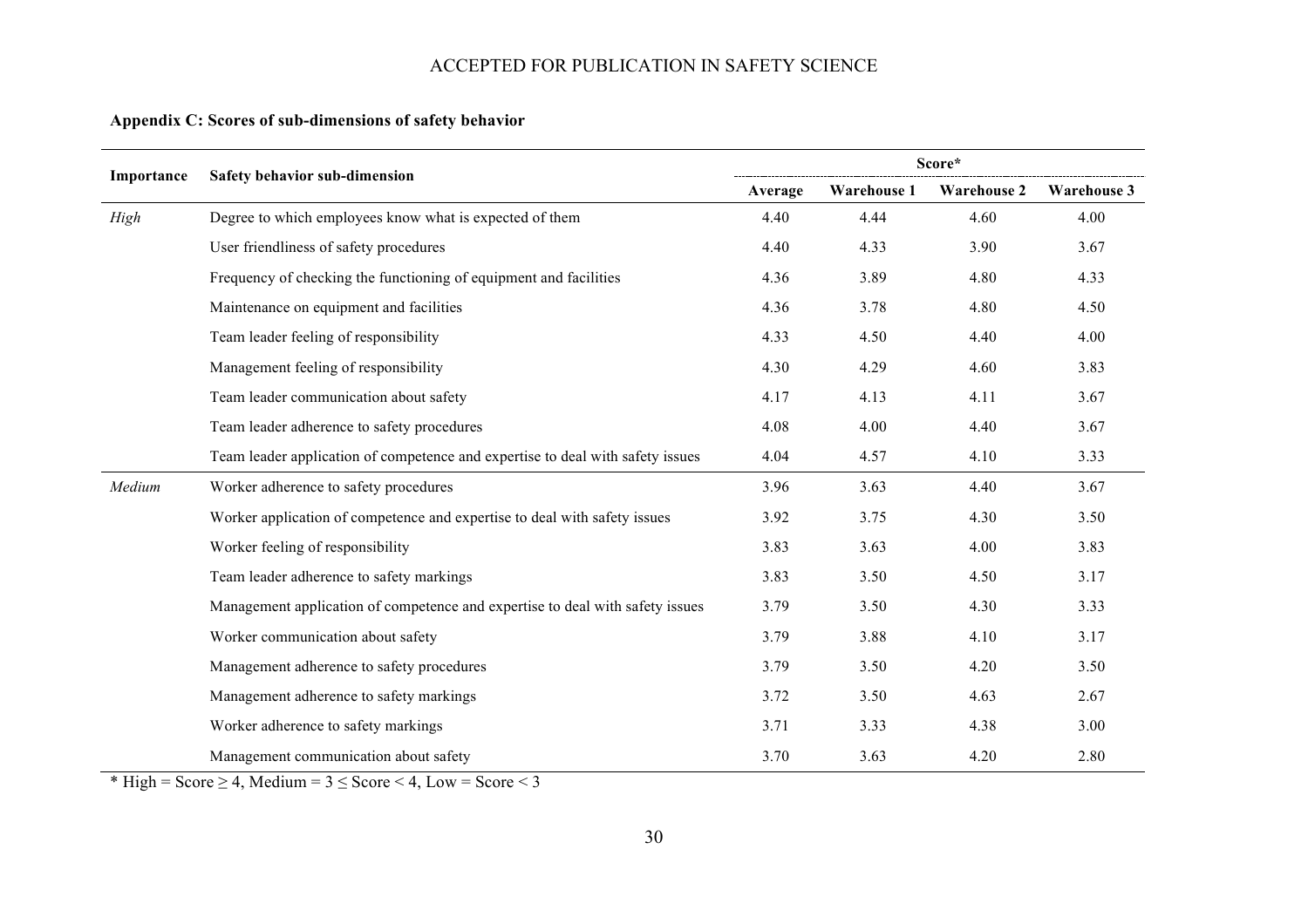|            | Factors influencing the translation of  |         | Score*      |                    |                    |  |
|------------|-----------------------------------------|---------|-------------|--------------------|--------------------|--|
| Importance | the safety culture into safety behavior | Average | Warehouse 1 | <b>Warehouse 2</b> | <b>Warehouse 3</b> |  |
| Low        | Workload                                | 2.42    | 2.56        | 2.00               | 3.00               |  |
|            | Social status                           | 2.28    | 2.00        | 2.50               | 2.33               |  |
|            | <b>Bonus</b>                            | 1.88    | 2.00        | 1.60               | 2.17               |  |
|            | Penalties                               | 2.24    | 2.56        | 2.00               | 2.17               |  |
|            | Promotion                               | 2.16    | 2.44        | 1.90               | 2.17               |  |

# **Appendix D: Scores of factors influencing the translation of the safety culture into safety behavior**

 $\overline{\ast}$  High = Score  $\geq$  4, Medium = 3  $\leq$  Score  $\leq$  4, Low = Score  $\leq$  3